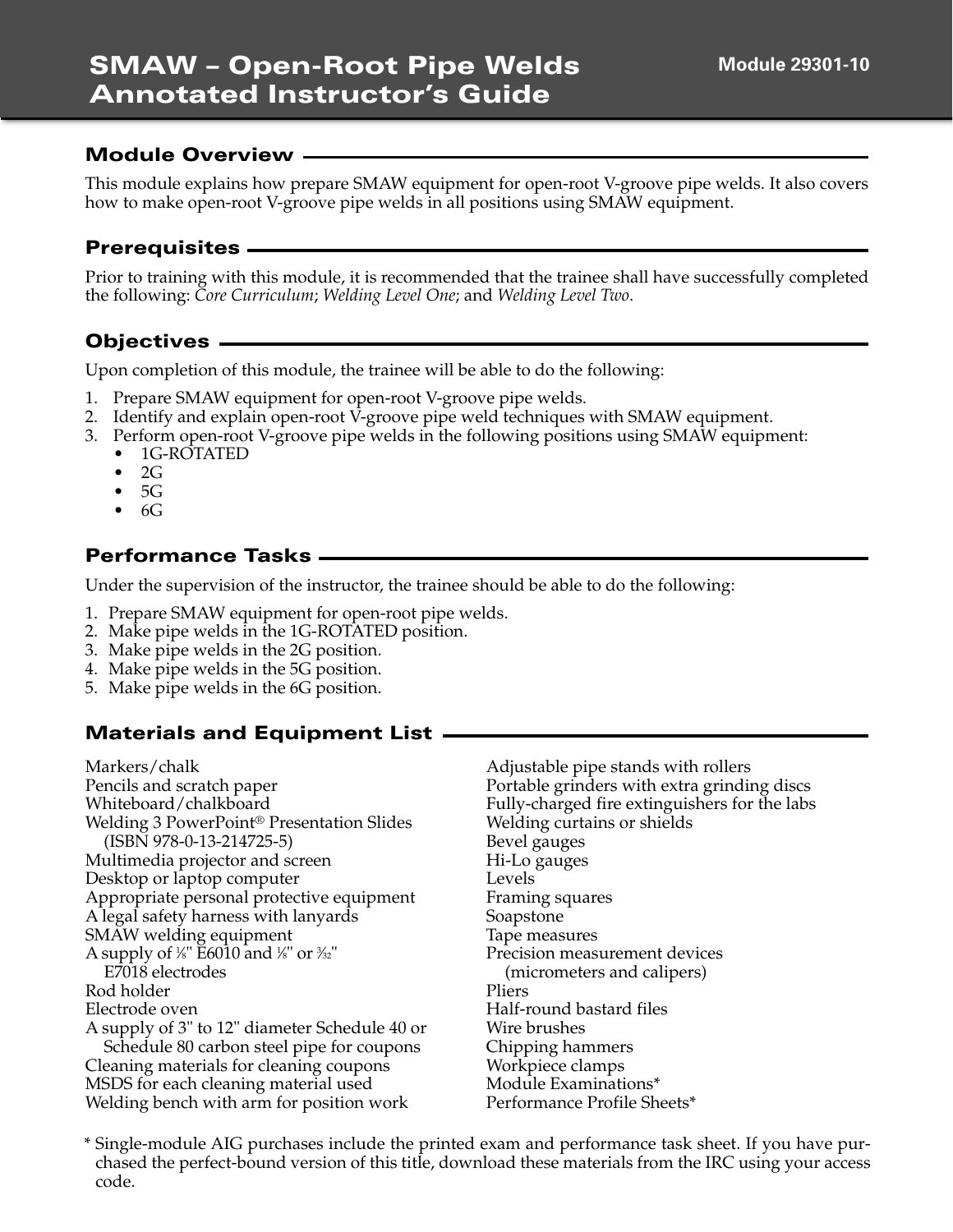## **Safety Considerations**

Ensure that the trainees are equipped with appropriate personal protective equipment and know how to use it properly. Trainees will be required to set up SMAW equipment and perform open-root V-groove pipe welds. Ensure that trainees are properly briefed on the safe use of SMAW welding equipment and are familiar with all appropriate safety precautions and procedures, including electrical safety. Ensure that all labs are equipped with charged fire extinguishers.

## **Additional Resources**

This module is intended to present thorough resources for task training. The following reference works are suggested for both instructors and motivated trainees interested in further study. These are optional materials for continued education rather than for task training.

*AWS B1.10:1999 Guide for the Nondestructive Examination of Welds*. Miami, FL: American Welding Society. *AWS B1.11:2000 Guide for the Visual Examination of Welds*. Miami, FL: American Welding Society.

*AWS C5.6-1989 Recommended Practices for Gas Metal Arc Welding*. Miami, FL: American Welding Society. *AWS D3.5-93R: Guide for Steel Hull Welding*. Miami, FL: American Welding Society, 1993.

*AWS F4.1:1999 Recommended Safe Practices for Preparation for Welding and Cutting of Containers and Piping*. Miami, FL: American Welding Society.

*AWS PCWC:2001 Preparing Containers for Welding or Cutting*. Miami, FL: American Welding Society. Lincoln Electric website: http://www.lincolnelectric.com offers sources for products and training.

*Modern Welding Technology*. Howard B. Cary and Scott Helzer. Englewood Cliffs, NJ: Prentice Hall, Inc., 2005.

*OSHA 1910.269, Appendix C, Protection from Step and Touch Potentials*. Latest edition. Washington, DC: Occupational Safety & Health Administration.

- *OSHA 1926.351, Arc Welding and Cutting*. Latest edition. Washington, DC: Occupational Safety & Health Administration.
- *The Procedure Handbook of Arc Welding*. Cleveland, OH: The James F. Lincoln Arc Welding Foundation, 2000.

*Welding Handbook.* Volume 1*. Welding Science & Technology*. Miami, FL: American Welding Society, 2001. *Welding Handbook.* Volume 2, Part 1*: Welding Processes*. Miami, FL: American Welding Society, 2004. *Welding Pressure Pipelines and Piping Systems*. Cleveland, OH: The Lincoln Electric Company, 2000.

# **Teaching Time for this Module**

An outline for use in developing your lesson plan is presented below. Note that each Roman numeral in the outline equates to one session of instruction. Each session has a suggested time period of 2½ hours. This includes 10 minutes at the beginning of each session for administrative tasks and one 10-minute break during the session. Approximately 100 hours are suggested to cover *SMAW – Open-Root Pipe Welds*. You will need to adjust the time required for hands-on activity and testing based on your class size and resources. Because laboratories often correspond to Performance Tasks, the proficiency of trainees may be noted during these exercises for Performance Testing purposes. The laboratory portion should take approximately 90 hours or 36 sessions.

| Topic                                                | <b>Planned Time</b> |
|------------------------------------------------------|---------------------|
| Session I. Introduction; Arc Welding Equipment Setup |                     |
| A. Introduction                                      |                     |
| B. Arc Welding Equipment Setup                       |                     |
| 1. Safety Practices                                  |                     |
| 2. Preparing the Welding Area                        |                     |
| 3. Preparing Pipe Weld Coupons                       |                     |
| 4. Electrodes                                        |                     |
| 5. Preparing the Welding Machine                     |                     |
|                                                      |                     |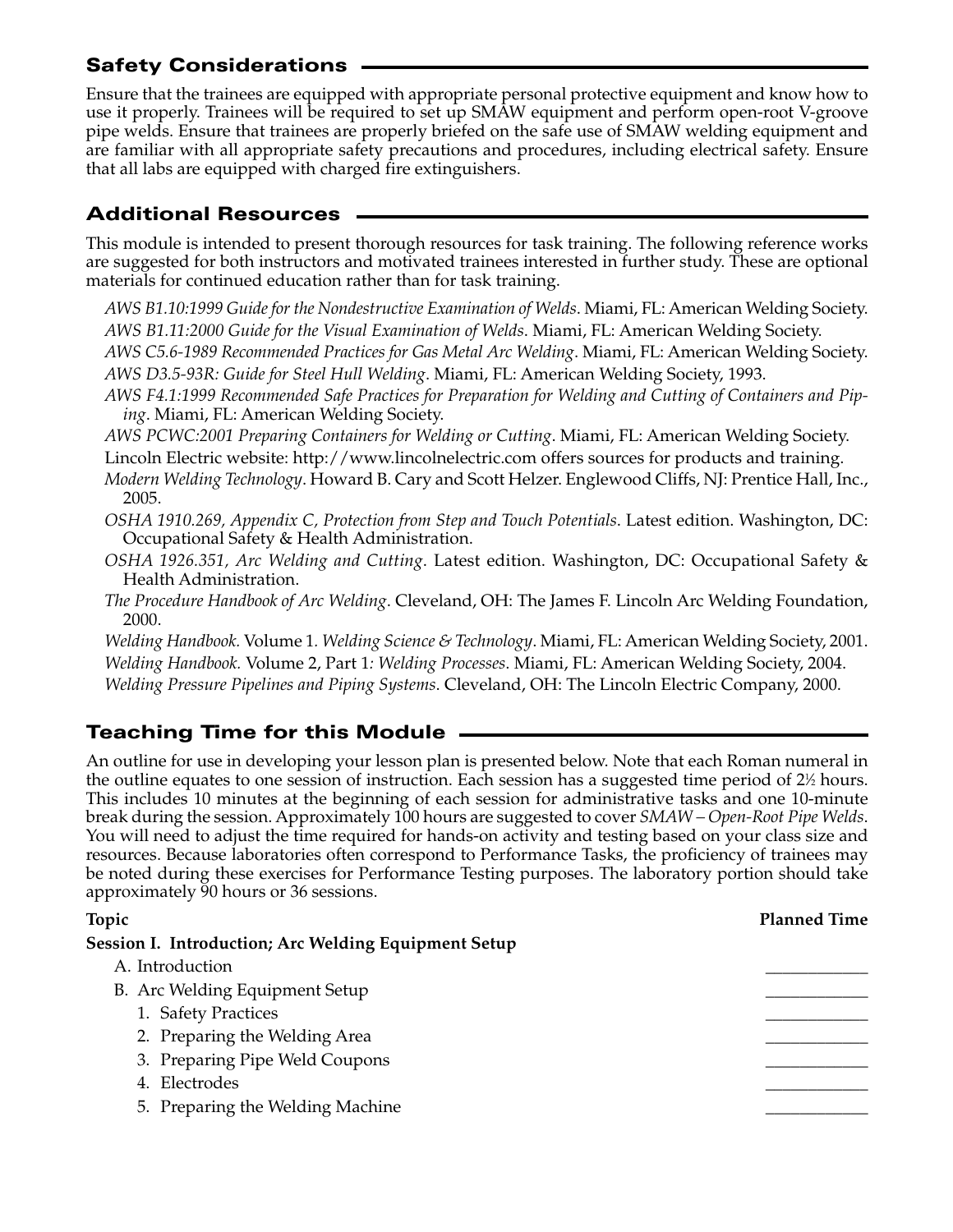# **Session II. Laboratory and Performance Testing**

| A. Laboratory                                                                                                                                                     |  |
|-------------------------------------------------------------------------------------------------------------------------------------------------------------------|--|
| Have trainees practice setting up the welding area and SMAW equipment for<br>open-root V-groove pipe welds. This laboratory corresponds to Performance<br>Task 1. |  |
| B. Laboratory                                                                                                                                                     |  |
| Have trainees prepare pipe coupons for open-root pipe welds.                                                                                                      |  |
| <b>Session III. Open-Root V-Groove Pipe Welds</b>                                                                                                                 |  |
| A. Open-Root V-Groove Pipe Welds                                                                                                                                  |  |
| 1. Open-Root Pass                                                                                                                                                 |  |
| 2. Pipe Groove Weld Test Positions                                                                                                                                |  |
| 3. Acceptable and Unacceptable Pipe Weld Profiles                                                                                                                 |  |
| B. SMAW of Open-Root V-Groove Welds                                                                                                                               |  |
| 1. Flat (1G-ROTATED) Position Open-Root V-Groove Pipe Welds                                                                                                       |  |
| Sessions IV-XIII. Laboratory and Performance Testing                                                                                                              |  |
| A. Laboratory (1 session)                                                                                                                                         |  |
| Have trainees prepare coupons and equipment for welds in the 1G-ROTATED<br>position.                                                                              |  |
| B. Laboratory (9 sessions)                                                                                                                                        |  |
| Have trainees practice making SMAW pipe welds in the 1G-ROTATED position.<br>This laboratory corresponds to Performance Task 2.                                   |  |
| Sessions XIV-XXI. Horizontal (2G) Position Open-Root V-Groove Pipe Welds;<br><b>Laboratory and Performance Testing</b>                                            |  |
| A. Horizontal (2G) Position Open-Root V-Groove Pipe Welds (1 session)                                                                                             |  |
| B. Laboratory (1 session)                                                                                                                                         |  |
| Have trainees prepare coupons for SMAW pipe welds in the 2G position.                                                                                             |  |
| C. Laboratory (6 sessions)                                                                                                                                        |  |
| Have trainees practice making SMAW pipe welds in the 2G position. This<br>laboratory corresponds to Performance Task 3.                                           |  |
| Sessions XXII-XXX. Multiple (5G) Position Open-Root V-Groove Pipe Welds;<br><b>Laboratory and Performance Testing</b>                                             |  |
| A. Multiple (5G) Position Open-Root V-Groove Pipe Welds (1 session)                                                                                               |  |
| B. Laboratory (1 session)                                                                                                                                         |  |
| Have trainees prepare coupons for SMAW pipe welds in the 5G position.                                                                                             |  |
| C. Laboratory (7 sessions)                                                                                                                                        |  |
| Have trainees practice making SMAW pipe welds in the 5G position. This<br>laboratory corresponds to Performance Task 4.                                           |  |
| Sessions XXXI-XXXIX. Multiple Inclined (6G) Position Open-Root V-Groove<br>Pipe Welds; Laboratory and Performance Testing                                         |  |
| A. Multiple Inclined (6G) Position Open-Root V-Groove Pipe Welds (1 session)                                                                                      |  |
| B. Laboratory (1 session)                                                                                                                                         |  |
| Have trainees prepare coupons for SMAW pipe welds in the 6G position.                                                                                             |  |
| C. Laboratory (7 sessions)                                                                                                                                        |  |
| Have trainees practice making SMAW pipe welds in the 6G position. This<br>laboratory corresponds to Performance Task 5.                                           |  |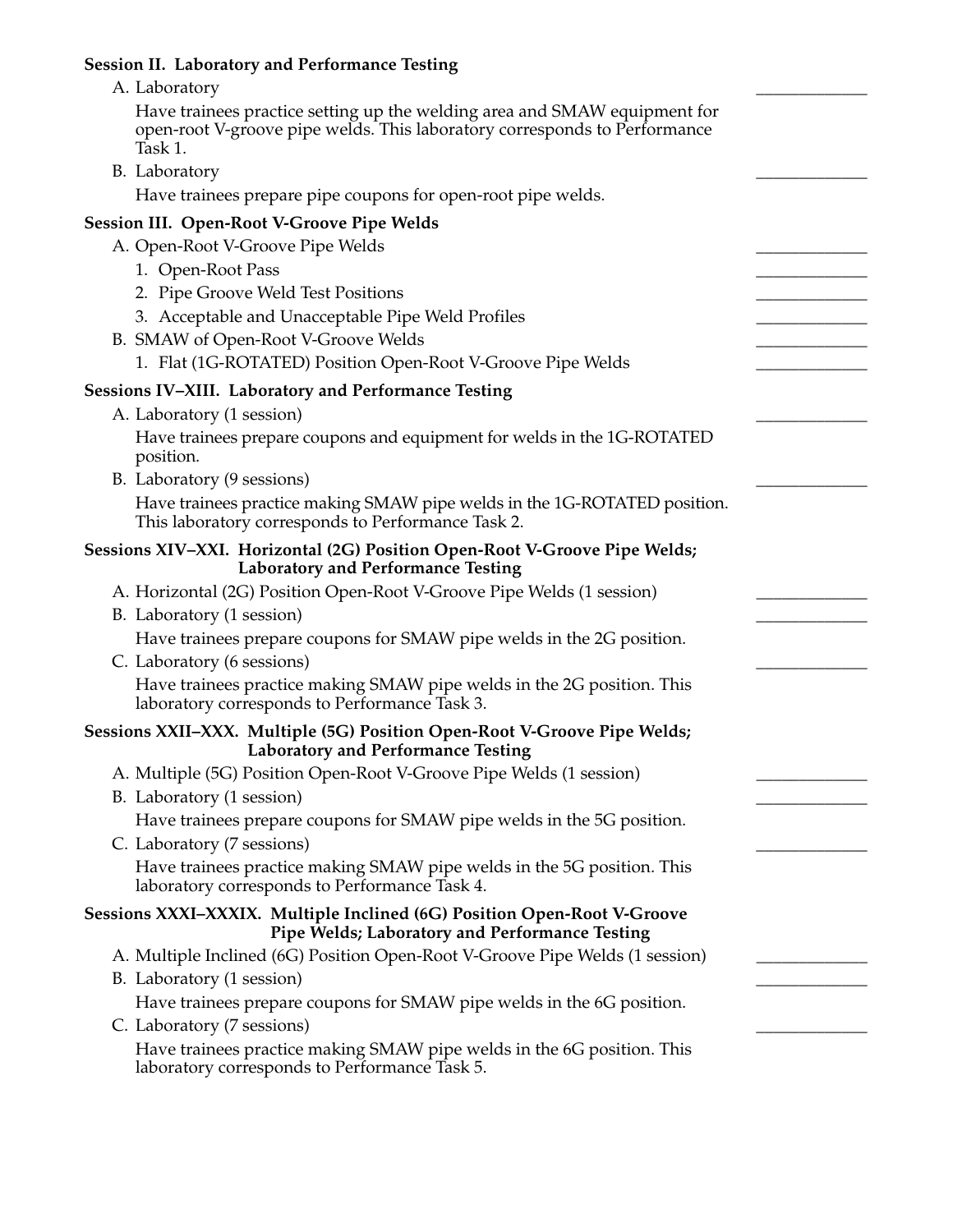#### **Session XXXX. Review and Testing; Performance Accreditation Tasks**

- A. Module Review
- B. Module Examination
	- 1. Trainees must score 70% or higher to receive recognition from NCCER.
	- 2. Record the testing results on Training Report Form 200, and submit the results to the Training Program Sponsor.
- C. Performance Testing
	- 1. Trainees must perform each task to the satisfaction of the instructor to receive recognition from NCCER. If applicable, proficiency noted during laboratory exercises can be used to satisfy the Performance Testing requirements.
	- 2. Record the testing results on Training Report Form 200, and submit the results to the Training Program Sponsor.
- D. Performance Accreditation Tasks Have trainees complete PAT 1 through PAT 4, according to the acceptance criteria.
	- 1. Have trainees perform PAT 1, Make an Open-Root V-Groove Pipe Weld in the 1G-ROTATED Position. This task has no AWS correlation.
	- 2. Have trainees perform PATs 2, 3, and 4, Make Open-Root V-Groove Pipe Welds in the 2G, 5G, and 6G positions. These tasks correspond to *AWS EG3.0-96: 3.3.6.1*, Unit #1, SMAW, Learning Objective #10.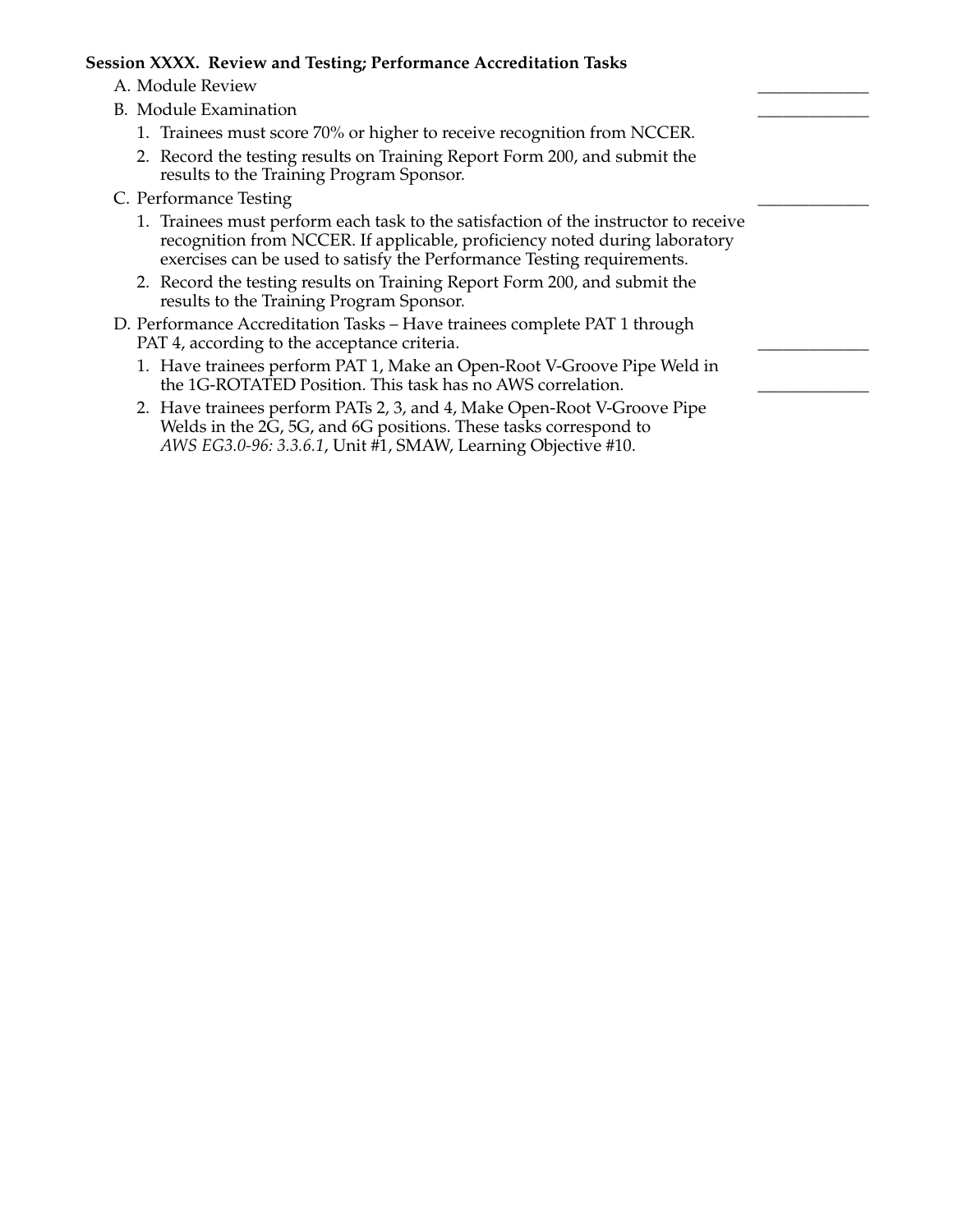This module explains how prepare GMAW equipment for open-root V-groove pipe welds. It also covers how to make open-root V-groove pipe welds in all positions using GMAW equipment.

#### **Prerequisites**

Prior to training with this module, it is recommended that the trainee shall have successfully completed the following: *Core Curriculum*; *Welding Level One*; *Welding Level Two*; and *Welding Level Three*, Module 29301-10.

#### **Objectives**

Upon completion of this module, the trainee will be able to do the following:

- 1. Prepare GMAW equipment for open-root V-groove pipe welds.
- 2. Identify and explain open-root V-groove pipe weld techniques with GMAW equipment.
- 3. Perform open-root V-groove pipe welds in the following positions using GMAW equipment:
	- 1G-ROTATED
	- 2G
	- $5G$
	- $\bullet$  6G

#### **Performance Tasks**

Under the supervision of the instructor, the trainee should be able to do the following:

- 1. Set up GMAW equipment for open-root V-groove pipe welds.
- 2. Make GMAW open-root V-groove pipe welds in the 1G-ROTATED position using applicable filler metal and shielding gas.
- 3. Make GMAW open-root V-groove pipe welds in the 2G position using applicable filler metal and shielding gas.
- 4. Make GMAW open-root V-groove pipe welds in the 5G position using applicable filler metal and shielding gas.
- 5. Make GMAW open-root V-groove pipe welds in the 6G position using applicable filler metal and shielding gas.

#### **Materials and Equipment List**

Markers/chalk Pencils and scratch paper Whiteboard/chalkboard Welding 3 PowerPoint® Presentation Slides (ISBN 978-0-13-214725-5) Multimedia projector and screen Desktop or laptop computer Appropriate personal protective equipment Fully charged fire extinguishers for the labs Welding curtains or shields GMAW welding equipment Shielding gas Solid or composite wire A supply of 4" to 12" diameter Schedule 40 or Schedule 80 carbon steel pipe for coupons Backing materials for carbon steel pipe Cleaning materials for coupons

Antispatter compound MSDS for each cleaning agent used and for the antispatter compound Welding bench with arm for position work Portable grinders with extra grinding discs Bevel gauges Levels Hi-Lo gauges Framing squares Precision measurement devices (micrometers and calipers) Soapstone Tape measures Pliers Half-round bastard files Wire brushes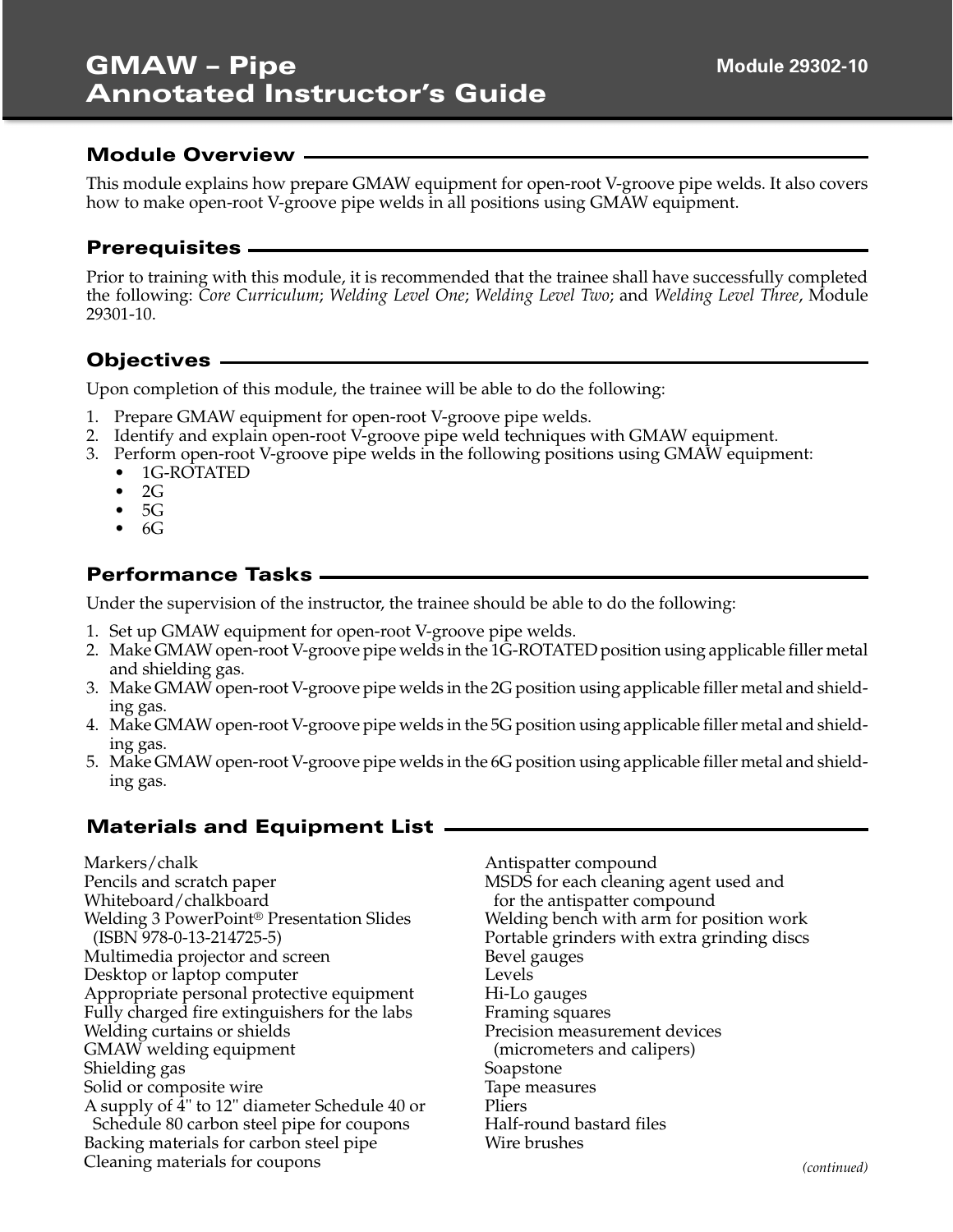Chipping hammers Workpiece clamps Examples of the following:

- Beads created with different welding voltage and amperage settings
- Beads created with different travel speed settings and gun angles
- Welds made with different electrode extensions, stickout lengths, and standoff distances
- Broken apart or sawed apart open-root V-groove weld

Module Examinations\* Performance Profile Sheets\*

\* Single-module AIG purchases include the printed exam and performance task sheet. If you have purchased the perfect-bound version of this title, download these materials from the IRC using your access code.

### **Safety Considerations**

Ensure that the trainees are equipped with appropriate personal protective equipment and know how to use it properly. Trainees will be required to make open-root V-groove pipe welds using GMAW equipment. Ensure that trainees are properly briefed on the safe use of GMAW welding equipment and are familiar with all appropriate safety precautions and procedures. Verify that all labs are equipped with charged fire extinguishers.

### **Additional Resources**

This module is intended to present thorough resources for task training. The following reference works are suggested for both instructors and motivated trainees interested in further study. These are optional materials for continued education rather than for task training.

- *API 1104 Welding of Pipelines and Related Facilities*. Washington, DC: American Petroleum Institute, 2005.
- *ASME Boiler and Pressure Vessel Code, Section IX: Welding and Brazing Qualifications*. New York, NY: ASME International.
- *AWS B1.10:1999 Guide for the Nondestructive Examination of Welds*. Miami, FL: American Welding Society, 2007.
- *AWS B1.11:2000 Guide for the Visual Examination of Welds*. Miami, FL: American Welding Society.
- *AWS C5.6-1989 Recommended Practices for Gas Metal Arc Welding*. Miami, FL: American Welding Society.
- *AWS D3.5-93R Guide for Steel Hull Welding*. Miami, FL: American Welding Society, 1993.
- *AWS D10.11M/D10.11:2007 Guide for Root Pass Welding of Pipe Without Backing*. Miami, FL: American Welding Society.
- *AWS F4.1:1999 Recommended Safe Practices for Preparation for Welding and Cutting of Containers and Piping*. Miami, FL: American Welding Society.
- *AWS PCWC:2001 Preparing Containers for Welding or Cutting*. Miami, FL: American Welding Society.
- Lincoln Electric website: http://www.lincolnelectric.com offers sources for products and training. *MIG Welding Handbook*. Florence, SC: ESAB, 1994.
- *Modern Welding Technology*. Howard B. Cary and Scott Helzer. Englewood Cliffs, NJ: Prentice Hall, Inc., 2005.
- *OSHA 1910.269, Appendix C, Protection from Step and Touch Potentials*. Current edition. Washington, DC: Occupational Safety & Health Administration.
- *OSHA 1926.351, Arc Welding and Cutting*. Current edition. Washington, DC: Occupational Safety & Health Administration.
- *The Procedure Handbook of Arc Welding*. Cleveland, OH: The James F. Lincoln Arc Welding Foundation, 2000.
- *Welding Handbook. Volume 1. Welding Science & Technology*. Miami, FL: American Welding Society, 2001. *Welding Handbook. Volume 2, Part 1: Welding Processes*. Miami, FL: American Welding Society, 2004.
- *Welding Pressure Pipelines and Piping Systems*. Cleveland, OH: The Lincoln Electric Company, 2000.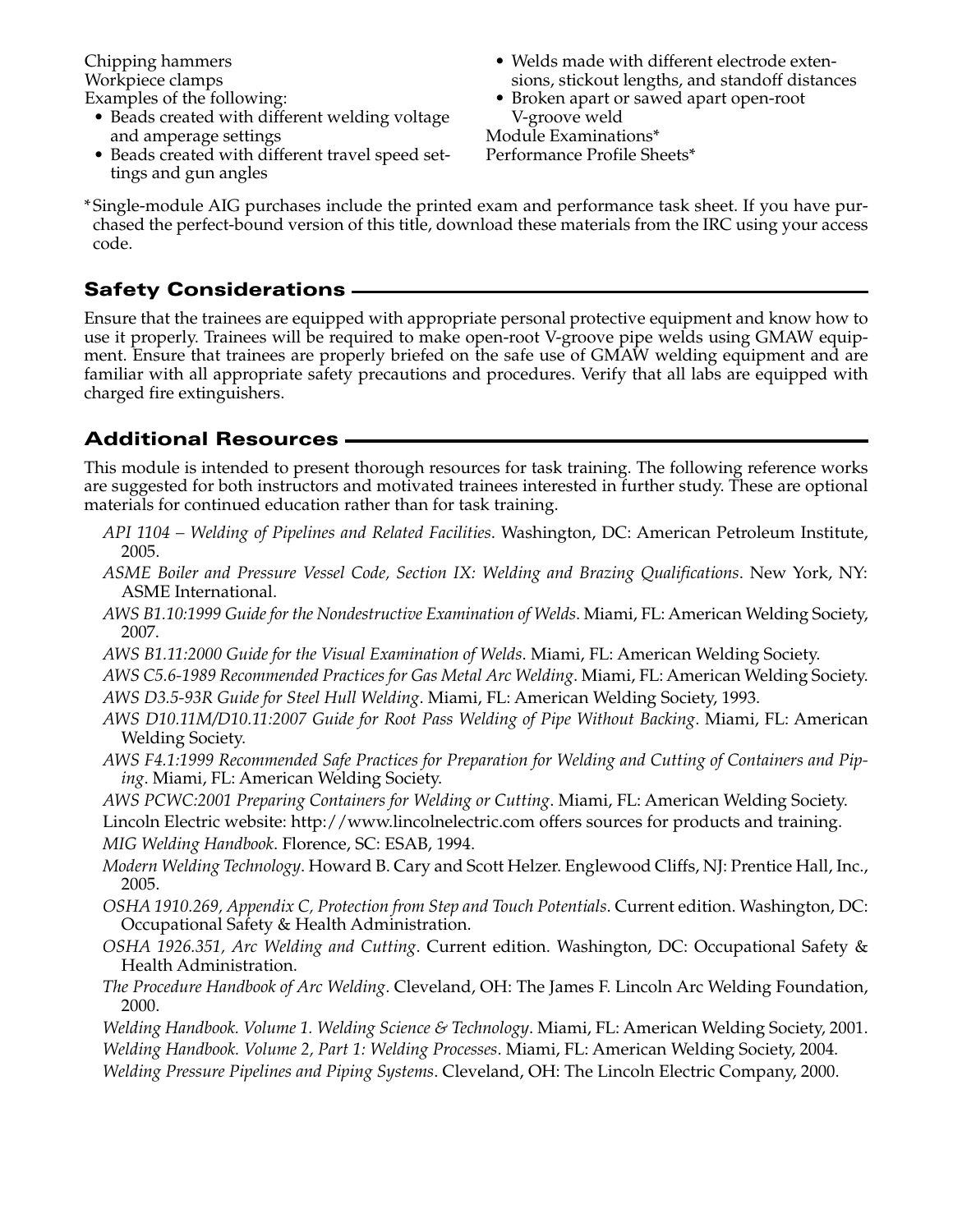### **Teaching Time for this Module**

An outline for use in developing your lesson plan is presented below. Note that each Roman numeral in the outline equates to one session of instruction. Each session has a suggested time period of 2½  $\,$ hours. This includes 10 minutes at the beginning of each session for administrative tasks and one 10 minute break during the session. Approximately 60 hours are suggested to cover *GMAW – Pipe*. You will need to adjust the time required for hands-on activity and testing based on your class size and resources. Because laboratories often correspond to Performance Tasks, the proficiency of trainees may be noted during these exercises for Performance Testing purposes. The laboratory portion should take approximately 50 hours or 20 sessions.

| Topic                                                                                                                                                                                                 | <b>Planned Time</b> |
|-------------------------------------------------------------------------------------------------------------------------------------------------------------------------------------------------------|---------------------|
| <b>Session I. Introduction; Safety Summary; Welding Preparation</b>                                                                                                                                   |                     |
| A. Introduction                                                                                                                                                                                       |                     |
| <b>B.</b> Safety Summary                                                                                                                                                                              |                     |
| 1. Protective Clothing and Equipment                                                                                                                                                                  |                     |
| 2. Fire/Explosion Prevention                                                                                                                                                                          |                     |
| 3. Work Area Ventilation                                                                                                                                                                              |                     |
| C. Welding Preparation                                                                                                                                                                                |                     |
| 1. Practice Pipe Weld Coupons                                                                                                                                                                         |                     |
| 2. The Welding Machine                                                                                                                                                                                |                     |
| <b>Session II. Laboratory and Performance Testing</b>                                                                                                                                                 |                     |
| A. Laboratory                                                                                                                                                                                         |                     |
| Have trainees practice setting up GMAW equipment for open-root V-groove<br>pipe welds. This laboratory corresponds to Performance Task 1.                                                             |                     |
| B. Laboratory                                                                                                                                                                                         |                     |
| Have trainees prepare pipe coupons for open-root V-groove pipe welds.                                                                                                                                 |                     |
| <b>Session III. Open-Root V-Groove Pipe Welds</b>                                                                                                                                                     |                     |
| A. Open-Root V-Groove Pipe Welds                                                                                                                                                                      |                     |
| 1. GMAW Welding Techniques                                                                                                                                                                            |                     |
| 2. Pipe Groove Weld Test Positions                                                                                                                                                                    |                     |
| 3. Acceptable and Unacceptable Pipe Weld Profiles                                                                                                                                                     |                     |
| B. Practicing Open-Root V-Groove Welds                                                                                                                                                                |                     |
| 1. Flat (1G-ROTATED) Position                                                                                                                                                                         |                     |
| Sessions IV-VII. Laboratory and Performance Testing                                                                                                                                                   |                     |
| A. Laboratory (1 session)                                                                                                                                                                             |                     |
| Have trainees prepare coupons and support equipment for pipe welds in the<br>1G-ROTATED position.                                                                                                     |                     |
| B. Laboratory (3 sessions)                                                                                                                                                                            |                     |
| Have trainees practice making GMAW open-root V-groove pipe welds in the<br>1G-ROTATED position using applicable filler metal and shielding gas.<br>This laboratory corresponds to Performance Task 2. |                     |
| Sessions VIII-XII. Horizontal (2G) Position Open-Root V-Groove Welds;<br><b>Laboratory and Performance Testing</b>                                                                                    |                     |
| A. Horizontal (2G) Position (1 session)                                                                                                                                                               |                     |
| B. Laboratory (1 session)                                                                                                                                                                             |                     |
| Have trainees prepare coupons for GMAW pipe welds in the 2G position.                                                                                                                                 |                     |
| C. Laboratory (3 sessions)                                                                                                                                                                            |                     |
| Have trainees practice making GMAW open-root V-groove pipe welds in<br>the 2G position using applicable filler metal and shielding gas. This laboratory<br>corresponds to Performance Task 3.         |                     |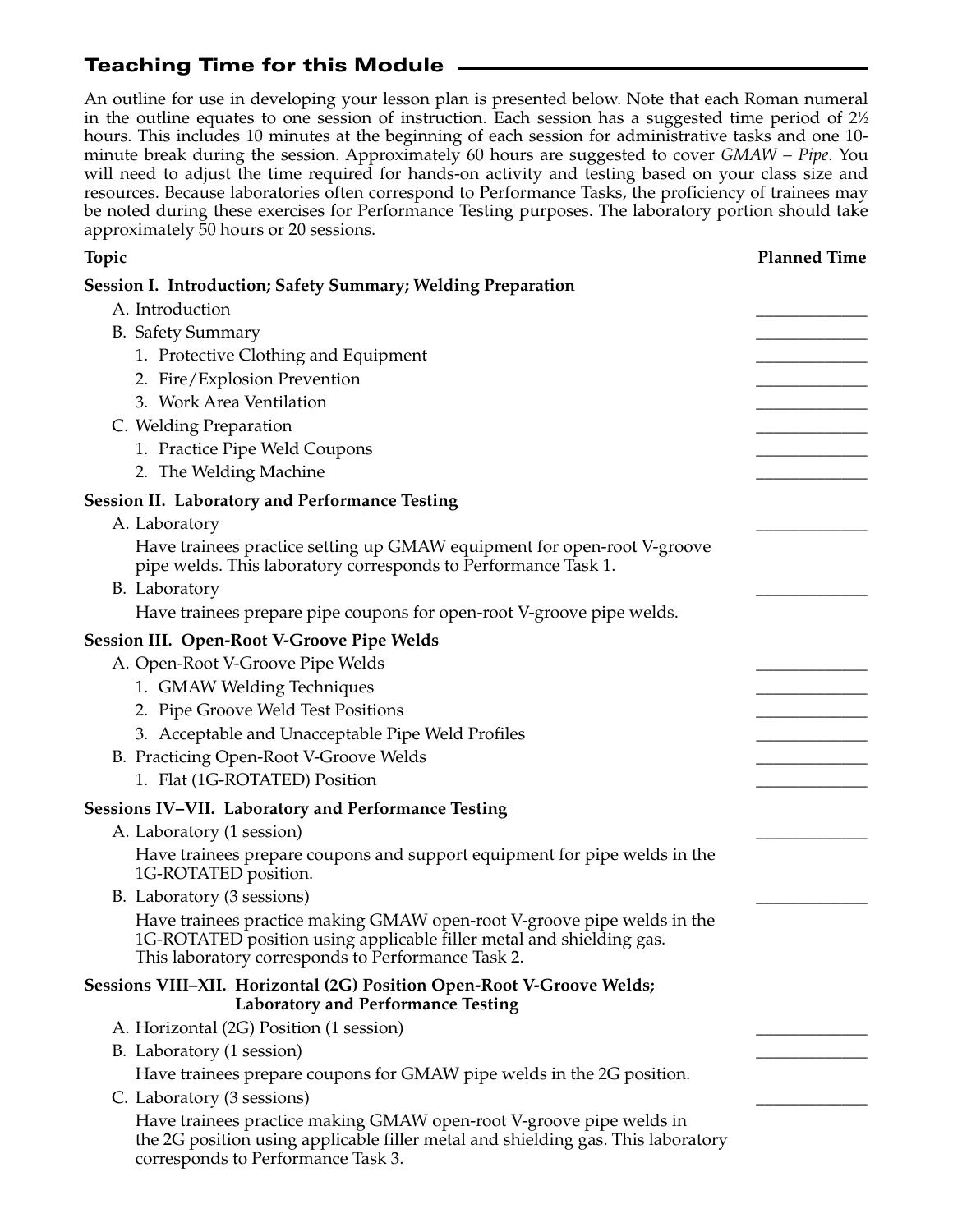| Sessions XIII-XVII. Multiple (5G) Position Open-Root V-Groove Welds;<br><b>Laboratory and Performance Testing</b>                                                                                                                           |  |
|---------------------------------------------------------------------------------------------------------------------------------------------------------------------------------------------------------------------------------------------|--|
| A. Multiple (5G) Position (1 session)                                                                                                                                                                                                       |  |
| B. Laboratory (1 session)                                                                                                                                                                                                                   |  |
| Have trainees prepare coupons for GMAW pipe welds in the 5G position.                                                                                                                                                                       |  |
| C. Laboratory (3 sessions)                                                                                                                                                                                                                  |  |
| Have trainees practice making GMAW open-root V-groove pipe welds in the 5G<br>position using applicable filler metal and shielding gas. This laboratory<br>corresponds to Performance Task 4.                                               |  |
| Sessions XVIII-XXIII. Multiple Inclined (6G) Position Open-Root V-Groove<br><b>Welds; Laboratory and Performance Testing</b>                                                                                                                |  |
| A. Multiple Inclined (6G) Position (1 session)                                                                                                                                                                                              |  |
| B. Laboratory (1 session)                                                                                                                                                                                                                   |  |
| Have trainees prepare coupons for GMAW pipe welds in the 6G position.                                                                                                                                                                       |  |
| C. Laboratory (4 sessions)                                                                                                                                                                                                                  |  |
| Have trainees practice making GMAW open-root V-groove pipe welds in the<br>6G position using applicable filler metal and shielding gas. This laboratory<br>corresponds to Performance Task 5.                                               |  |
| Session XXIV. Review and Testing; Performance Accreditation Tasks                                                                                                                                                                           |  |
| A. Module Review                                                                                                                                                                                                                            |  |
| <b>B.</b> Module Examination                                                                                                                                                                                                                |  |
| 1. Trainees must score 70% or higher to receive recognition from NCCER.                                                                                                                                                                     |  |
| 2. Record the testing results on Training Report Form 200, and submit the<br>results to the Training Program Sponsor.                                                                                                                       |  |
| C. Performance Testing                                                                                                                                                                                                                      |  |
| 1. Trainees must perform each task to the satisfaction of the instructor to receive<br>recognition from NCCER. If applicable, proficiency noted during laboratory<br>exercises can be used to satisfy the Performance Testing requirements. |  |
| 2. Record the testing results on Training Report Form 200, and submit the<br>results to the Training Program Sponsor.                                                                                                                       |  |
| D. Performance Accreditation Tasks                                                                                                                                                                                                          |  |
| Have trainees complete PAT 1 through PAT 4 according to the acceptance criteria.                                                                                                                                                            |  |
| 1. Have trainees perform PAT 1, Make an Open-Root V-Groove Pipe Weld<br>in the 1G-ROTATED Position. This task has no AWS correlation.                                                                                                       |  |
| 2. Have trainees perform PATs 2 and 3, Make Open-Root V-Groove Pipe<br>Welds in the 2G and 5G Positions. These task corresponds to AWS<br>EG3.0-96: 3.3.6.2, Unit #2, GMAW, Learning Objective #11.                                         |  |
| 3. Have trainees perform PAT 4, Make an Open-Root V-Groove Pipe Weld<br>in the $(6G)$ Position. This task corresponds to AWS EG4.0-96: 3.3.6.3,<br>Unit #3, GMAW, Learning Objective #7.                                                    |  |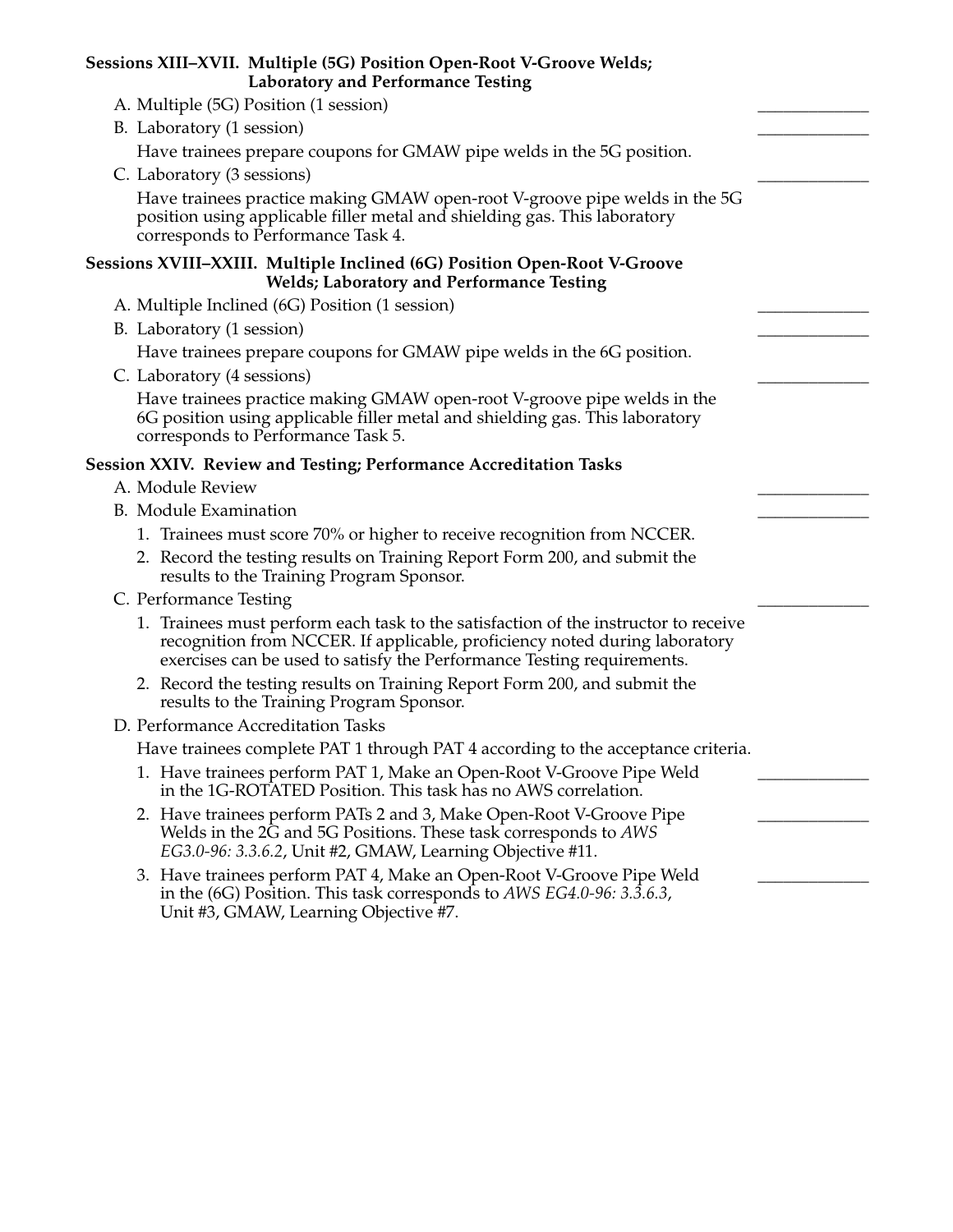This module explains how prepare FCAW equipment for open-root V-groove pipe welds and how to make open-root V-groove pipe welds in all positions using FCAW equipment.

### **Prerequisites**

Prior to training with this module, it is recommended that the trainee shall have successfully completed the following: *Core Curriculum*; *Welding Level One*; *Welding Level Two*; and *Welding Level Three*, Modules 29301-10 and 29302-10.

### **Objectives**

Upon completion of this module, the trainee will be able to do the following:

- 1. Prepare FCAW equipment for open-root V-groove pipe welds.
- 2. Identify and explain open-root V-groove pipe weld techniques with FCAW equipment.
- 3. Perform open-root V-groove pipe welds in the following positions using FCAW equipment:
	- 1G-ROTATED
	- $\bullet$  2G
	- 5G
	- $\bullet$  6G

#### **Performance Tasks**

Under the supervision of the instructor, the trainee should be able to do the following:

- 1. Set up FCAW equipment for open-root V-groove pipe welds.
- 2. Make FCAW open-root V-groove pipe welds in the 1G-ROTATED position.
- 3. Make FCAW open-root V-groove pipe welds in the 2G position.
- 4. Make FCAW open-root V-groove pipe welds in the 5G position.
- 5. Make FCAW open-root V-groove pipe welds in the 6G position.

### **Materials and Equipment List**

Markers/chalk Pencils and scratch paper Whiteboard/chalkboard Welding 3 PowerPoint® Presentation Slides (ISBN 978-0-13-214725-5) Multimedia projector and screen Desktop or laptop computer Appropriate personal protective equipment Fully charged fire extinguishers for the labs Welding curtains or shields FCAW welding equipment Shielding gas Flux-cored wire A supply of 3" to 12" diameter Schedule 40 or Schedule 80 carbon steel pipe for coupons Cleaning materials for coupons MSDS for each cleaning agent used Welding bench with arm for position work Portable grinders with extra grinding discs Bevel gauges Levels Hi-Lo gauges

Framing squares Precision measurement devices (micrometers and calipers) Soapstone Tape measures Pliers Half-round bastard files Wire brushes Chipping hammers Workpiece clamps Examples of the following:

- Beads created with different welding voltage and amperage settings
- Beads created with different travel speed settings and different gun angles
- Welds made with different electrode extensions, stickout lengths, and standoff distances
- Broken apart or sawed apart open-root V-groove weld

Module Examinations\* Performance Profile Sheets\*

\* Single-module AIG purchases include the printed exam and performance task sheet. If you have purchased the perfect-bound version of this title, download these materials from the IRC using your access code.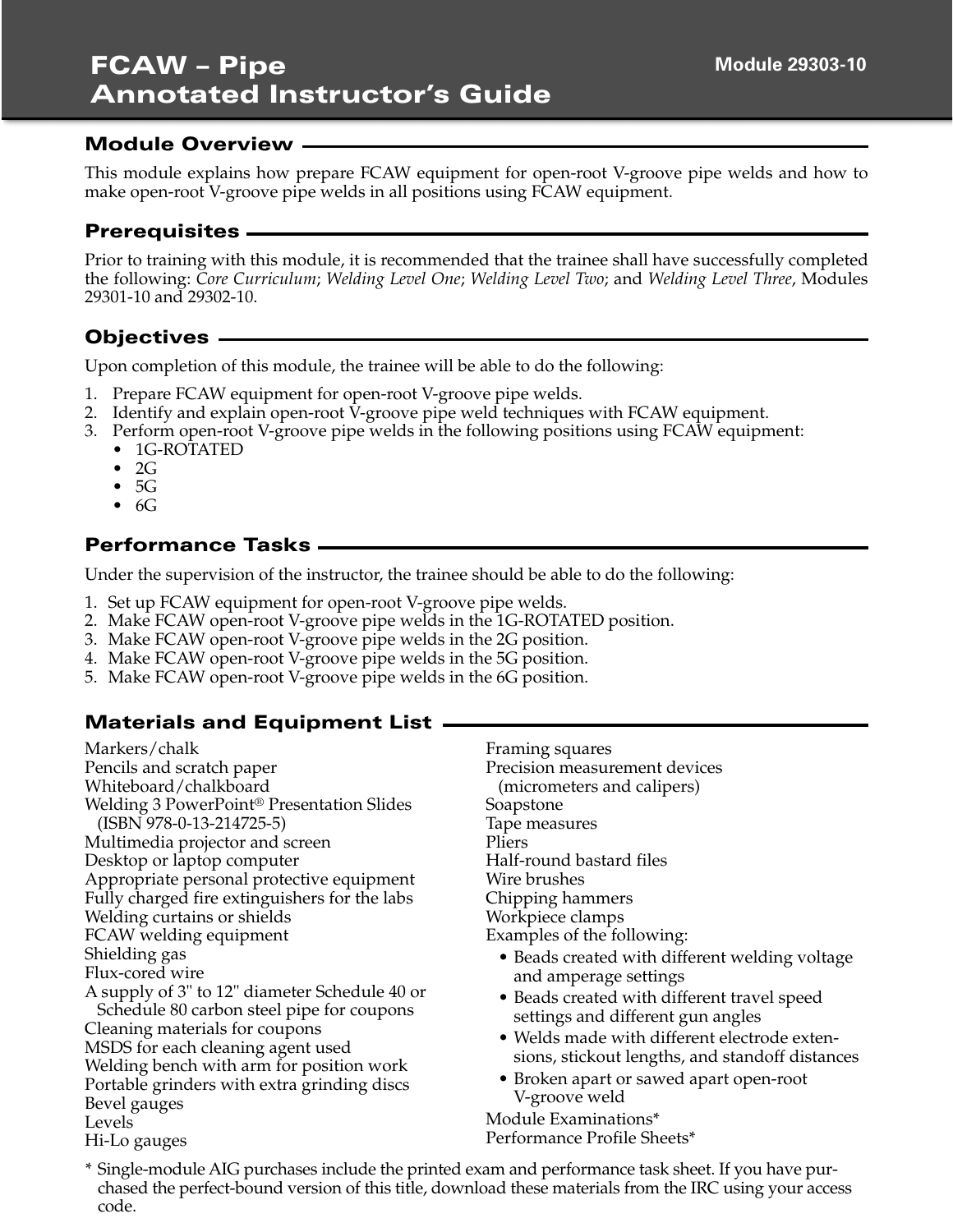### **Safety Considerations**

Ensure that the trainees are equipped with appropriate personal protective equipment and know how to use it properly. Trainees will be required to make open-root V-groove pipe welds using FCAW equipment. Ensure that trainees are properly briefed on the safe use of FCAW welding equipment and are familiar with all appropriate safety precautions and procedures. Verify that all labs are equipped with charged fire extinguishers.

### **Additional Resources**

This module is intended to present thorough resources for task training. The following reference works are suggested for both instructors and motivated trainees interested in further study. These are optional materials for continued education rather than for task training.

- *API 1104 Welding of Pipelines and Related Facilities*. Washington, DC: American Petroleum Institute, 2005.
- *ASME Boiler and Pressure Vessel Code, Section IX: Welding and Brazing Qualifications*. New York, NY: ASME International, 2007.

*AWS B1.10:1999 Guide for the Nondestructive Examination of Welds*. Miami, FL: American Welding Society. *AWS B1.11:2000 Guide for the Visual Examination of Welds*. Miami, FL: American Welding Society.

*AWS D3.5-93R: Guide for Steel Hull Welding*. Miami, FL: American Welding Society, 1993.

*AWS D10.11M/D10.11:2007 Guide for Root Pass Welding of Pipe Without Backing*. Miami, FL: American Welding Society.

Lincoln Electric website: http://www.lincolnelectric.com offers sources for products and training. *MIG Welding Handbook*. Florence, SC: ESAB, 1994.

- *Modern Welding Technology*. Howard B. Cary and Scott Helzer. Englewood Cliffs, NJ: Prentice Hall, Inc., 2005.
- *OSHA 1910.269, Appendix C, Protection from Step and Touch Potentials*. Current edition. Washington, DC: Occupational Safety & Health Administration.
- *OSHA 1926.351, Arc Welding and Cutting*. Current edition. Washington, DC: Occupational Safety & Health Administration.

*The Procedure Handbook of Arc Welding*. Cleveland, OH: The James F. Lincoln Arc Welding Foundation, 2000. *Welding Handbook*. Volume 1. *Welding Science & Technology*. Miami, FL: American Welding Society, 2001. *Welding Handbook*. Volume 2, Part 1: *Welding Processes*. Miami, FL: American Welding Society, 2004. *Welding Pressure Pipelines and Piping Systems*. Cleveland, OH: The Lincoln Electric Company, 2000.

# **Teaching Time for this Module**

An outline for use in developing your lesson plan is presented below. Note that each Roman numeral in the outline equates to one session of instruction. Each session has a suggested time period of 2½ hours. This includes 10 minutes at the beginning of each session for administrative tasks and one 10-minute break during the session. Approximately 60 hours are suggested to cover *FCAW – Pipe*. You will need to adjust the time required for hands-on activity and testing based on your class size and resources. Because laboratories often correspond to Performance Tasks, the proficiency of trainees may be noted during these exercises for Performance Testing purposes. The laboratory portion should take approximately 50 hours or 20 sessions.

#### **Topic Planned Time**

**Session I. Introduction; Safety Summary; Welding Preparation**

| A. Introduction                      |  |
|--------------------------------------|--|
| <b>B.</b> Safety Summary             |  |
| 1. Protective Clothing and Equipment |  |
| 2. Fire/Explosion Prevention         |  |
| 3. Work Area Ventilation             |  |
| C. Welding Preparation               |  |
| 1. Practice Pipe Weld Coupons        |  |
| 2. The Welding Machine               |  |
|                                      |  |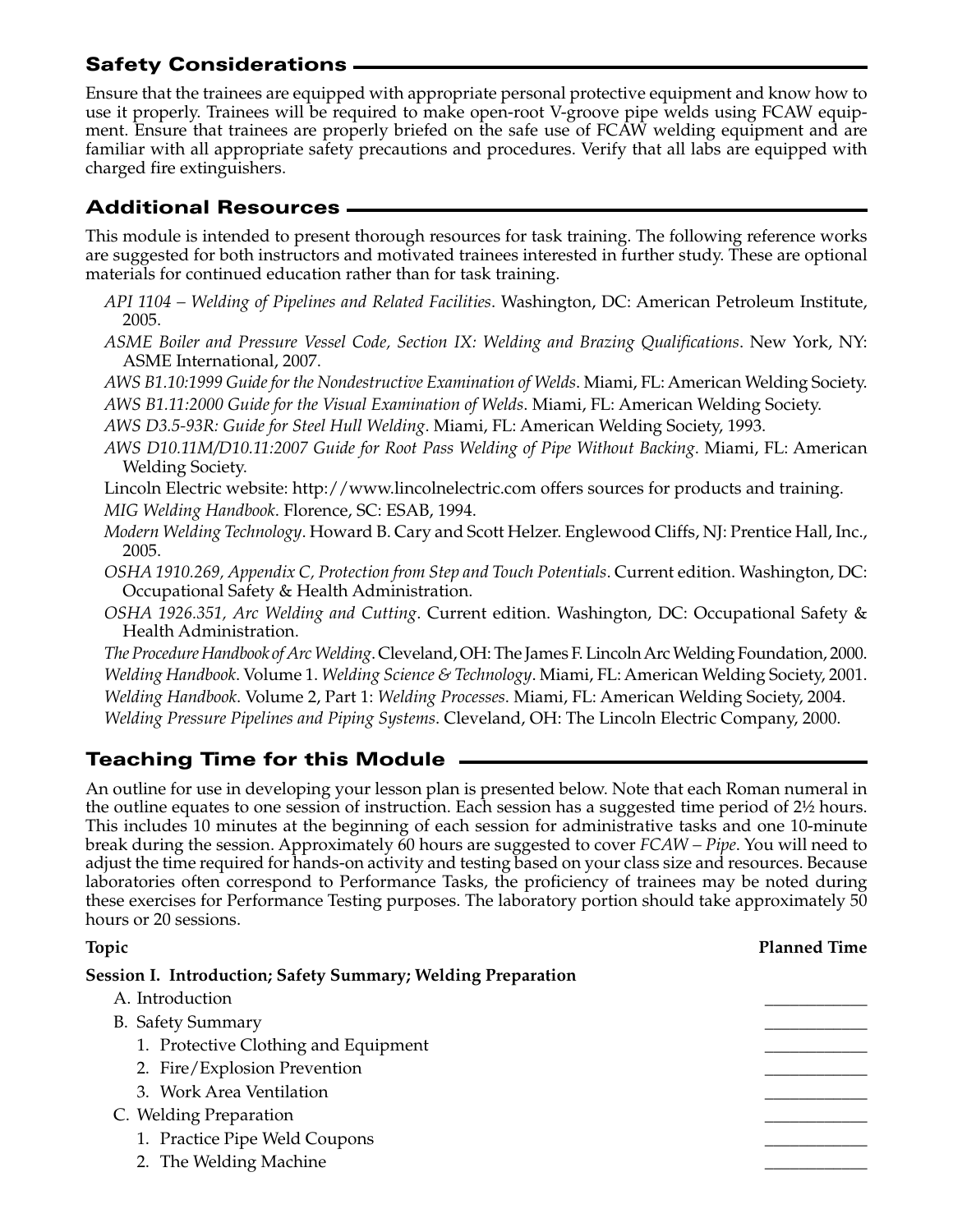# **Session II. Laboratory and Performance Testing**

| A. Laboratory                                                                                                                                                                                                     |  |
|-------------------------------------------------------------------------------------------------------------------------------------------------------------------------------------------------------------------|--|
| Have trainees practice setting up FCAW equipment for open-root V-groove<br>pipe welds. This laboratory corresponds to Performance Task 1.                                                                         |  |
| B. Laboratory                                                                                                                                                                                                     |  |
| Have trainees prepare pipe coupons for open-root V-groove pipe welds.                                                                                                                                             |  |
| <b>Session III. Open-Root V-Groove Pipe Welds</b>                                                                                                                                                                 |  |
| A. Open-Root V-Groove Pipe Welds                                                                                                                                                                                  |  |
| 1. FCAW Welding Techniques                                                                                                                                                                                        |  |
| 2. Pipe Groove Weld Test Positions                                                                                                                                                                                |  |
| 3. Acceptable and Unacceptable Pipe Weld Profiles                                                                                                                                                                 |  |
| B. Practicing Open-Root V-Groove Welds                                                                                                                                                                            |  |
| 1. Flat (1G-ROTATED) Position                                                                                                                                                                                     |  |
| Sessions IV-VII. Laboratory and Performance Testing                                                                                                                                                               |  |
| A. Laboratory (1 session)                                                                                                                                                                                         |  |
| Have trainees prepare coupons and support equipment for pipe welds in the<br>1G-ROTATED position.                                                                                                                 |  |
| B. Laboratory (3 sessions)                                                                                                                                                                                        |  |
| Have trainees practice making FCAW open-root V-groove pipe welds in the<br>1G-ROTATED position using applicable filler wire and shielding gas, if<br>required. This laboratory corresponds to Performance Task 2. |  |
| Sessions VIII-XII. Horizontal (2G) Position Open-Root V-Groove Welds;<br><b>Laboratory and Performance Testing</b>                                                                                                |  |
| A. Horizontal (2G) Position (1 session)                                                                                                                                                                           |  |
| B. Laboratory (1 session)                                                                                                                                                                                         |  |
| Have trainees prepare coupons for FCAW pipe welds in the 2G position.                                                                                                                                             |  |
| C. Laboratory (3 sessions)                                                                                                                                                                                        |  |
| Have trainees practice making FCAW open-root V-groove pipe welds in the<br>2G position using applicable filler wire and shielding gas, if required. This<br>laboratory corresponds to Performance Task 3.         |  |
| Sessions XIII-XVII. Multiple (5G) Position Open-Root V-Groove Welds;<br><b>Laboratory and Performance Testing</b>                                                                                                 |  |
| A. Multiple (5G) Position (1 session)                                                                                                                                                                             |  |
| B. Laboratory (1 session)                                                                                                                                                                                         |  |
| Have trainees prepare coupons for FCAW pipe welds in the 5G position.                                                                                                                                             |  |
| C. Laboratory (3 sessions)                                                                                                                                                                                        |  |
| Have trainees practice making FCAW open-root V-groove pipe welds in the<br>5G position using applicable filler wire and shielding gas, if required. This<br>laboratory corresponds to Performance Task 4.         |  |
| Sessions XVIII-XXIII. Multiple Inclined (6G) Position Open-Root V-Groove<br><b>Welds; Laboratory and Performance Testing</b>                                                                                      |  |
| A. Multiple Inclined (6G) Position (1 session)                                                                                                                                                                    |  |
| B. Laboratory (1 session)                                                                                                                                                                                         |  |
| Have trainees prepare coupons for FCAW pipe welds in the 6G position.                                                                                                                                             |  |
| C. Laboratory (4 sessions)                                                                                                                                                                                        |  |
| Have trainees practice making FCAW open-root V-groove pipe welds in the<br>6G position using applicable filler wire and shielding gas, if required. This<br>laboratory corresponds to Performance Task 5.         |  |
|                                                                                                                                                                                                                   |  |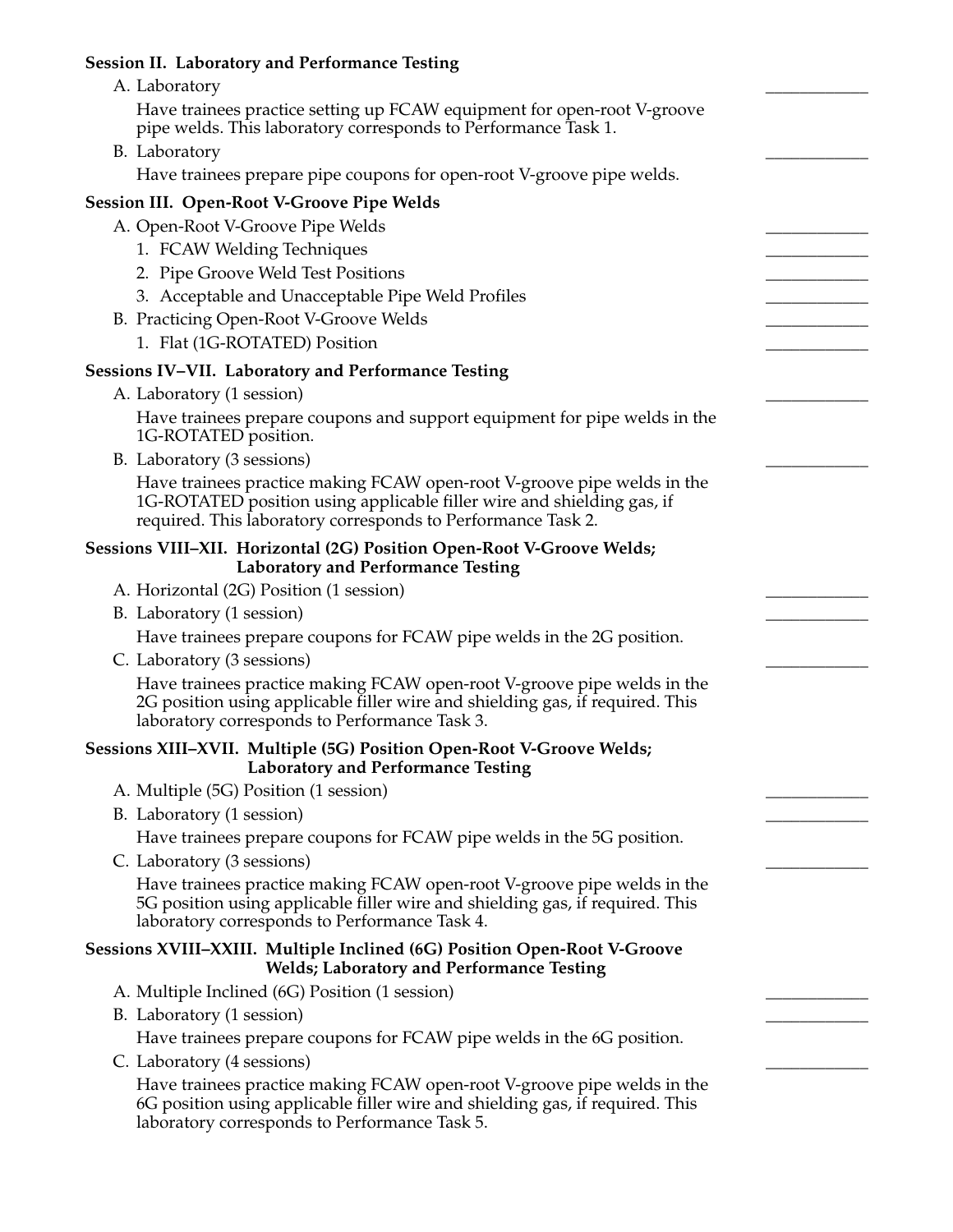#### **Session XXIV. Review and Testing; Performance Accreditation Tasks**

- A. Module Review
- B. Module Examination
	- 1. Trainees must score 70% or higher to receive recognition from NCCER.
	- 2. Record the testing results on Training Report Form 200, and submit the results to the Training Program Sponsor.
- C. Performance Testing
	- 1. Trainees must perform each task to the satisfaction of the instructor to receive recognition from NCCER. If applicable, proficiency noted during laboratory exercises can be used to satisfy the Performance Testing requirements.
	- 2. Record the testing results on Training Report Form 200, and submit the results to the Training Program Sponsor.
- D. Performance Accreditation Tasks

Have trainees complete PAT 1 through PAT 3, according to the acceptance criteria.

- 1. Have trainees perform PATs 1 and 2, Make Open-Root V-Groove Pipe Welds in the 2G and 5G Positions. These tasks correspond to *AWS EG3.0-96: 3.3.6.3*, Unit #3, FCAW, Learning Objective #7.
- 2. Have trainees perform PAT 3, Make an Open-Root V-Groove Pipe Weld in the 6G Position. This task corresponds to *AWS EG4.0-96: 3.3.6.4*, Unit #4, FCAW, Learning Objectives #7 & #8.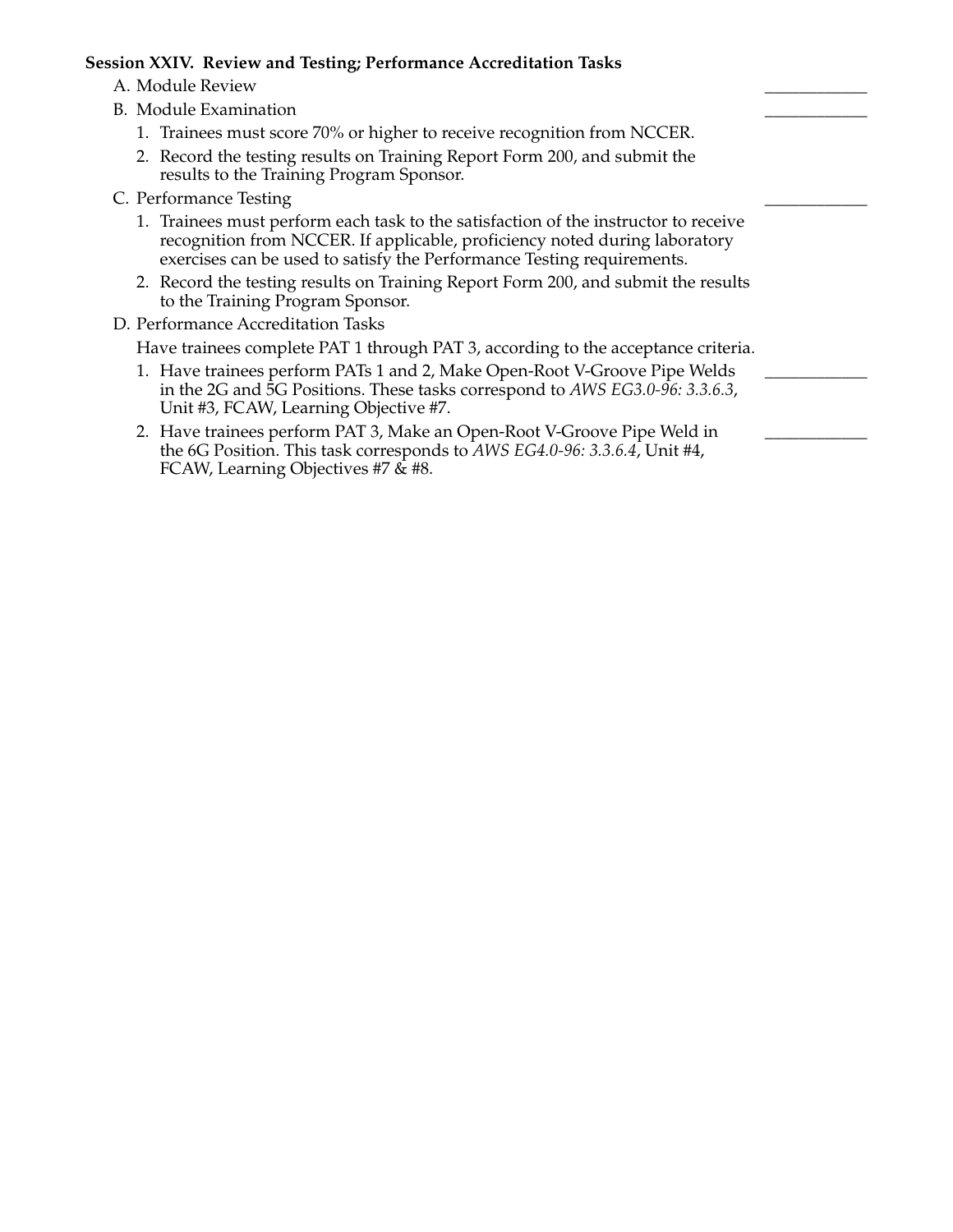This module explains how prepare GTAW equipment for open-root V-groove welds on carbon steel pipe. It also covers how to make open-root V-groove welds on carbon steel pipe in all positions using GTAW equipment.

#### **Prerequisites**

Prior to training with this module, it is recommended that the trainee shall have successfully completed the following: *Core Curriculum*; *Welding Level One*; *Welding Level Two*; and *Welding Level Three*, Modules 29301-10 through 29303-10.

### **Objectives**

Upon completion of this module, the trainee will be able to do the following:

- 1. Prepare GTAW equipment for open-root V-groove welds on carbon steel pipe.
- 2. Identify and explain open-root V-groove pipe weld techniques with GTAW equipment.
- 3. Perform open-root V-groove welds on carbon steel pipe in the following positions using GTAW equipment:
	- $\bullet$  2G
	- $\bullet$  5G
	- $\bullet$  6G

#### **Performance Tasks**

Under the supervision of the instructor, the trainee should be able to do the following:

- 1. Set up GTAW equipment to create open-root V-groove welds on carbon steel pipe using the appropriate filler metal and argon gas.
- 2. Make GTAW open-root V-groove welds on carbon steel pipe in the 2G position using carbon steel filler metal and argon gas.
- 3. Make GTAW open-root V-groove welds on carbon steel pipe in the 5G position using carbon steel filler metal and argon gas.
- 4. Make GTAW open-root V-groove welds on carbon steel pipe in the 6G position using carbon steel filler metal and argon gas.

#### **Materials and Equipment List**

Markers/chalk Pencils and scratch paper Whiteboard/chalkboard Welding 3 PowerPoint® Presentation Slides (ISBN 978-0-13-214725-5) Multimedia projector and screen Desktop or laptop computer Appropriate personal protective equipment Fully charged fire extinguishers for the labs Welding curtains or shields GTAW welding equipment Shielding gas Carbon steel filler metal A supply of 2" to 6" diameter Schedule 40 or Schedule 80 carbon steel pipe for coupons Cleaning materials for coupons

MSDS for each cleaning agent used Welding bench with arm for position work Portable grinders with extra grinding discs Bevel gauges Levels Hi-Lo gauges Framing squares Precision measurement devices (micrometers and calipers) Soapstone Tape measures Pliers Half-round bastard files Wire brushes Chipping hammers Workpiece clamps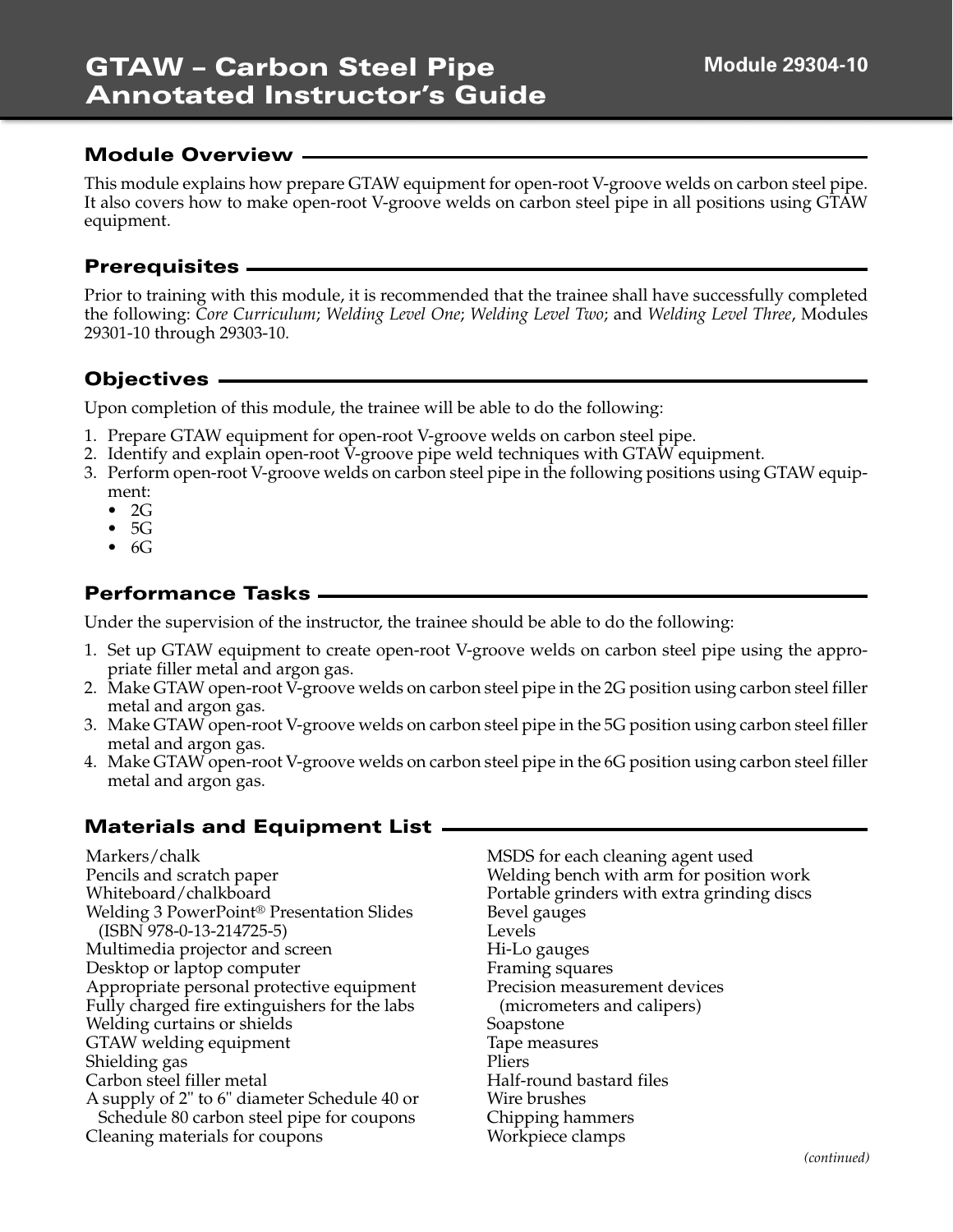Examples of acceptable and unacceptable welds as follows:

- Welds resulting from different travel speeds and arc lengths
- Welds resulting from different torch work and travel angles
- Broken apart or sawed apart open-root Vgroove welds showing profiles Module Examinations\*

Performance Profile Sheets\*

\* Single-module AIG purchases include the printed exam and performance task sheet. If you have purchased the perfect-bound version of this title, download these materials from the IRC using your access code.

### **Safety Considerations**

Ensure that the trainees are equipped with appropriate personal protective equipment and know how to use it properly. Trainees will be required to make open-root V-groove pipe welds using GTAW equipment. Ensure that trainees are properly briefed on the safe use of GTAW welding equipment and are familiar with all appropriate safety precautions and procedures. Check to be sure that all labs are equipped with charged fire extinguishers.

### **Additional Resources**

This module is intended to present thorough resources for task training. The following reference works are suggested for both instructors and motivated trainees interested in further study. These are optional materials for continued education rather than for task training.

- *API 1104 Welding of Pipelines and Related Facilities*. Washington, DC: American Petroleum Institute, 2005.
- *ASME Boiler and Pressure Vessel Code, Section IX: Welding and Brazing Qualifications*. New York, NY: ASME International, 2007.
- *AWS B1.10:1999 Guide for the Nondestructive Examination of Welds*. Miami, FL: American Welding Society. *AWS B1.11:2000 Guide for the Visual Examination of Welds*. Miami, FL: American Welding Society.
- *AWS D10.11M/D10.11:2007 Guide for Root Pass Welding of Pipe Without Backing*. Miami, FL: American Welding Society.
- *Gas Tungsten Arc Welding Guide Book*. John Gerken, Ph.D. Cleveland, OH: The James F. Lincoln Arc Welding Foundation, 2004.
- Lincoln Electric website: http://www.lincolnelectric.com offers sources for products and training.
- *Modern Welding Technology*. Howard B. Cary and Scott Helzer. Englewood Cliffs, NJ: Prentice Hall, Inc., 2005.
- *OSHA 1910.269, Appendix C, Protection from Step and Touch Potentials*. Current edition. Washington, DC: Occupational Safety & Health Administration.
- *OSHA 1926.351, Arc Welding and Cutting*. Current edition. Washington, DC: Occupational Safety & Health Administration.
- *The Procedure Handbook of Arc Welding*. Cleveland, OH: The James F. Lincoln Arc Welding Foundation, 2000.

*Welding Handbook*. Volume 1. *Welding Science & Technology*. Miami, FL: American Welding Society, 2001.

*Welding Handbook*. Volume 2, Part 1: *Welding Processes*. Miami, FL: American Welding Society, 2004.

*Welding Pressure Pipelines and Piping Systems*. Cleveland, OH: The Lincoln Electric Company, 2000.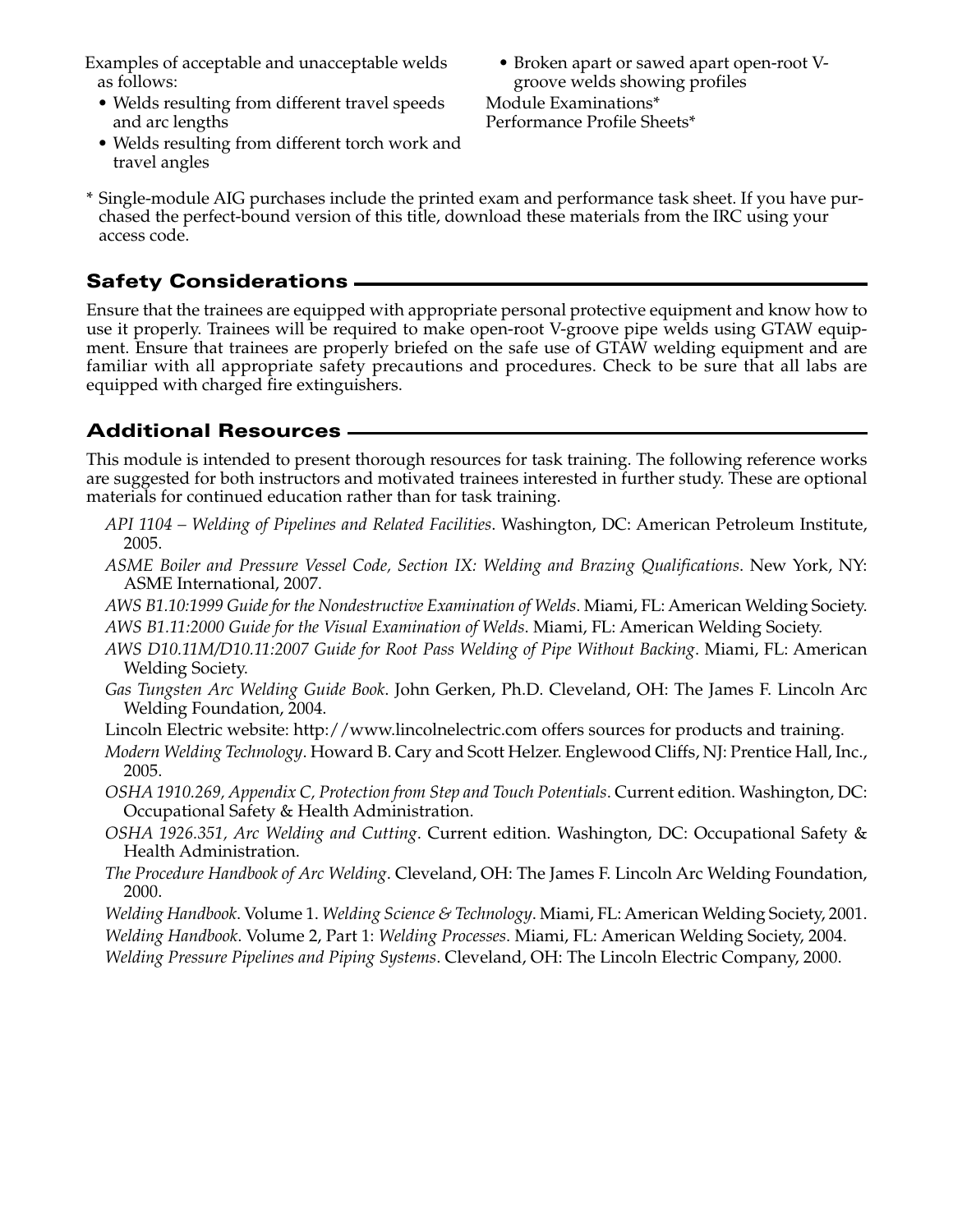# **Teaching Time for this Module**

An outline for use in developing your lesson plan is presented below. Note that each Roman numeral in the outline equates to one session of instruction. Each session has a suggested time period of 2½ hours. This includes 10 minutes at the beginning of each session for administrative tasks and one 10-minute break during the session. Approximately 80 hours are suggested to cover *GTAW – Carbon Steel Pipe*. You will need to adjust the time required for hands-on activity and testing based on your class size and resources. Because laboratories often correspond to Performance Tasks, the proficiency of trainees may be noted during these exercises for Performance Testing purposes. The laboratory portion should take approximately 65 hours or 26 sessions.

| <b>Topic</b>                                                                                                                                                                                                  | <b>Planned Time</b> |
|---------------------------------------------------------------------------------------------------------------------------------------------------------------------------------------------------------------|---------------------|
| Session I. Introduction; Safety Summary; Welding Preparation                                                                                                                                                  |                     |
| A. Introduction                                                                                                                                                                                               |                     |
| <b>B.</b> Safety Summary                                                                                                                                                                                      |                     |
| 1. Protective Clothing and Equipment                                                                                                                                                                          |                     |
| 2. Fire/Explosion Prevention                                                                                                                                                                                  |                     |
| 3. Work Area Ventilation                                                                                                                                                                                      |                     |
| C. Welding Preparation                                                                                                                                                                                        |                     |
| 1. Practice Pipe Weld Coupons                                                                                                                                                                                 |                     |
| 2. The Welding Machine                                                                                                                                                                                        |                     |
| 3. Filler Metals                                                                                                                                                                                              |                     |
| D. Gas Tungsten Arc Welding Techniques                                                                                                                                                                        |                     |
| 1. Torch Travel Speed and Arc Length                                                                                                                                                                          |                     |
| 2. Torch Angles                                                                                                                                                                                               |                     |
| 3. Torch and Filler Metal Handling Techniques                                                                                                                                                                 |                     |
| <b>Session II. Laboratory</b>                                                                                                                                                                                 |                     |
| A. Laboratory                                                                                                                                                                                                 |                     |
| Have trainees practice setting up GTAW equipment for open-root V-groove<br>welds on carbon steel pipe using the appropriate filler metal and argon gas.<br>This laboratory corresponds to Performance Task 1. |                     |
| B. Laboratory                                                                                                                                                                                                 |                     |
| Have trainees prepare pipe coupons for open-root V-groove pipe welds.                                                                                                                                         |                     |
| <b>Session III. Open-Root V-Groove Pipe Welds</b>                                                                                                                                                             |                     |
| A. Root Pass                                                                                                                                                                                                  |                     |
| B. Pipe Groove Weld Test Positions                                                                                                                                                                            |                     |
| C. Acceptable and Unacceptable Pipe Weld Profiles                                                                                                                                                             |                     |
| D. Practicing Open-Root V-Groove Welds                                                                                                                                                                        |                     |
| 1. Flat (1G-ROTATED) Position                                                                                                                                                                                 |                     |
| Sessions IV-X. Laboratory and Performance Testing                                                                                                                                                             |                     |
| A. Laboratory (1 session)                                                                                                                                                                                     |                     |
| Have trainees prepare coupons and support equipment for pipe welds in the<br>1G-ROTATED position.                                                                                                             |                     |
| B. Laboratory (6 sessions)                                                                                                                                                                                    |                     |
| Have trainees practice making GTAW open-root V-groove welds on carbon steel<br>pipe in the 1G-ROTATED position using carbon steel filler metal and argon gas.                                                 |                     |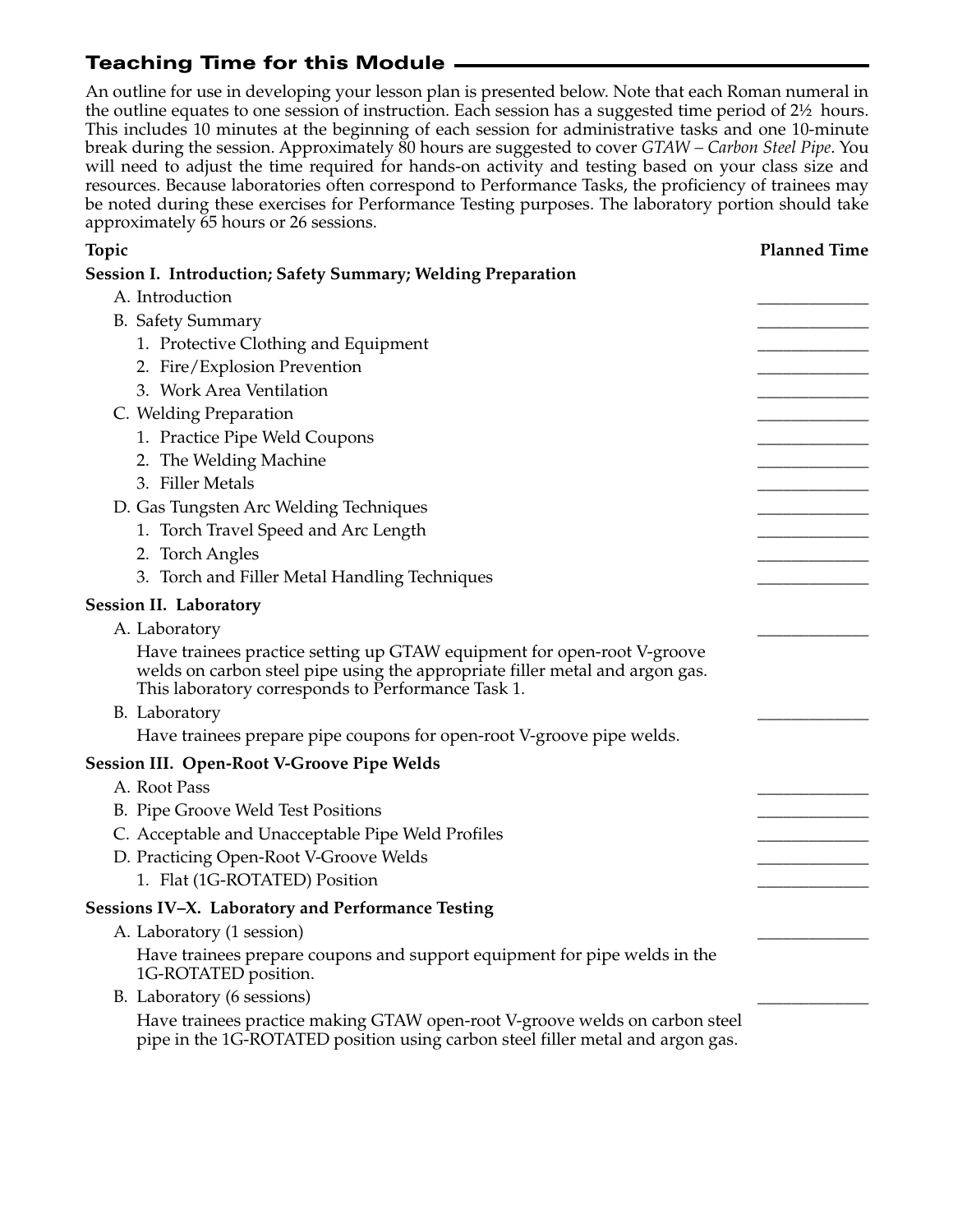| Sessions XI–XVII. Horizontal (2G) Position Open-Root V-Groove Pipe Welds;<br><b>Laboratory and Performance Testing</b>                                                                                                                      |  |
|---------------------------------------------------------------------------------------------------------------------------------------------------------------------------------------------------------------------------------------------|--|
| A. Horizontal (2G) Position (1 session)                                                                                                                                                                                                     |  |
| B. Laboratory (1 session)                                                                                                                                                                                                                   |  |
| Have trainees prepare coupons for GTAW pipe welds in the 2G position.                                                                                                                                                                       |  |
| C. Laboratory (5 sessions)                                                                                                                                                                                                                  |  |
| Have trainees practice making GTAW open-root V-groove welds on carbon steel<br>pipe in the 2G position using carbon steel filler metal and argon gas. This laboratory<br>corresponds to Performance Task 2.                                 |  |
| Sessions XVIII-XXIV. Multiple (5G) Position Open-Root V-Groove Pipe Welds;<br><b>Laboratory and Performance Testing</b>                                                                                                                     |  |
| A. Multiple (5G) Position (1 session)                                                                                                                                                                                                       |  |
| B. Laboratory (1 session)                                                                                                                                                                                                                   |  |
| Have trainees prepare coupons for GTAW pipe welds in the 5G position.                                                                                                                                                                       |  |
| C. Laboratory (5 sessions)                                                                                                                                                                                                                  |  |
| Have trainees practice making GTAW open-root V-groove welds on carbon steel<br>pipe in the 5G position using carbon steel filler metal and argon gas. This<br>laboratory corresponds to Performance Task 3.                                 |  |
| Sessions XXV-XXXI. Multiple Inclined (6G) Position Open-Root V-Groove Pipe<br><b>Welds; Laboratory and Performance Testing</b>                                                                                                              |  |
| A. Multiple Inclined (6G) Position (1 session)                                                                                                                                                                                              |  |
| B. Laboratory (1 session)                                                                                                                                                                                                                   |  |
| Have trainees prepare coupons for GTAW pipe welds in the 6G position.                                                                                                                                                                       |  |
| C. Laboratory (5 sessions)                                                                                                                                                                                                                  |  |
| Have trainees practice making GTAW open-root V-groove welds on carbon steel<br>pipe in the 6G position using carbon steel filler metal and argon gas. This<br>laboratory corresponds to Performance Task 4.                                 |  |
| Session XXXII. Review and Testing; Performance Accreditation Tasks                                                                                                                                                                          |  |
| A. Review                                                                                                                                                                                                                                   |  |
| B. Module Examination                                                                                                                                                                                                                       |  |
| 1. Trainees must score 70% or higher to receive recognition from NCCER.                                                                                                                                                                     |  |
| 2. Record the testing results on Training Report Form 200, and submit the results<br>to the Training Program Sponsor.                                                                                                                       |  |
| C. Performance Testing                                                                                                                                                                                                                      |  |
| 1. Trainees must perform each task to the satisfaction of the instructor to receive<br>recognition from NCCER. If applicable, proficiency noted during laboratory<br>exercises can be used to satisfy the Performance Testing requirements. |  |
| 2. Record the testing results on Training Report Form 200, and submit the results<br>to the Training Program Sponsor.                                                                                                                       |  |
| D. Performance Accreditation Tasks                                                                                                                                                                                                          |  |
| Have trainees complete PAT 1 through PAT 3, according to the acceptance criteria.                                                                                                                                                           |  |
| 1. Have trainees perform PATs 1 and 2, Make Open-Root V-Groove Pipe Welds<br>in the 2G and 5G Positions. These tasks correspond to AWS EG3.0-96: 3.3.6.4,<br>Unit #4, GTAW, Learning Objective #14.                                         |  |
| 2. Have trainees perform PAT 3, Make an Open-Root V-Groove Pipe Weld in the<br>6G Position. This task corresponds to AWS EG4.0-96: 3.3.6.5, Unit #5, GTAW,<br>Learning Objective #10.                                                       |  |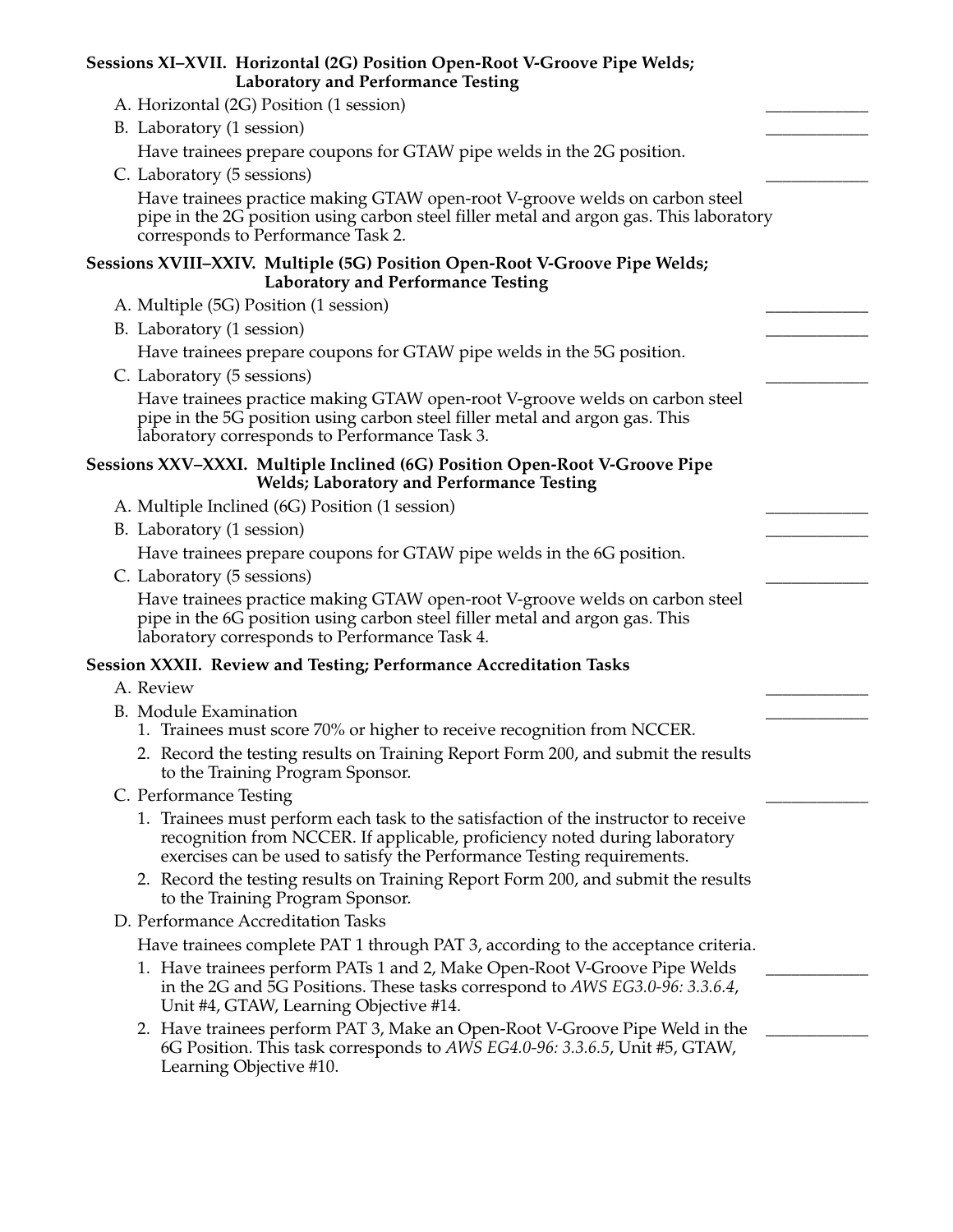# **GTAW – Low-Alloy and Stainless Steel Pipe Annotated Instructor's Guide**

### **Module Overview**

This module explains how to make open-root V-groove welds on stainless and low-alloy (or carbon) steel pipe in the 2G, 5G, and 6G positions using GTAW equipment.

### **Prerequisites**

Prior to training with this module, it is recommended that the trainee shall have successfully completed the following: *Core Curriculum*; *Welding Level One*; *Welding Level Two*; and *Welding Level Three*, Modules 29301-10 through 29304-10.

### **Objectives**

Upon completion of this module, the trainee will be able to do the following:

- 1. Prepare GTAW equipment to create welds with low-alloy and/or stainless steel filler metal on carbon or stainless steel pipe.
- 2. Identify and explain open-root V-groove pipe weld techniques with GTAW equipment.
- 3. Perform open-root V-groove welds on low-alloy and stainless steel pipe in the following positions using GTAW equipment:
	- $\bullet$  2G
	- 5G
	- 6G

### **Performance Tasks**

Under the supervision of the instructor, the trainee should be able to do the following:

- 1. Prepare the area for GTAW.
- 2. Set up GTAW equipment to create welds on carbon or stainless steel pipe with the appropriate filler metal.
- 3. Make GTAW open-root V-groove welds on appropriate metal pipe in the 2G position using low-alloy and stainless steel filler metal.
- 4. Make GTAW open-root V-groove welds on appropriate metal pipe in the 5G position using low-alloy and stainless steel filler metal.
- 5. Make GTAW open-root V-groove welds on appropriate metal pipe in the 6G position using low-alloy and stainless steel filler metal.

### **Materials and Equipment List**

| Markers/chalk                                         | A supply of 2" to 6" diameter Schedule 10 or      |
|-------------------------------------------------------|---------------------------------------------------|
| Pencils and scratch paper                             | Schedule 40 stainless, low-alloy, or carbon steel |
| Whiteboard/chalkboard                                 | pipe for coupons                                  |
| Welding 3 PowerPoint <sup>®</sup> Presentation Slides | Cleaning materials for coupons                    |
| $(ISBN 978-0-13-214725-5)$                            | MSDS for each cleaning agent used                 |
| Multimedia projector and screen                       | Backing gas                                       |
| Desktop or laptop computer                            | Backup flux                                       |
| Appropriate personal protective equipment             | Consumable inserts                                |
| Fully charged fire extinguishers for the labs         | Welding bench with arm for position work          |
| Welding curtains or shields                           | Portable grinders with extra grinding discs       |
| GTAW welding equipment                                | Bevel gauges                                      |
| Shielding gas                                         | Levels                                            |
| Low-alloy and stainless steel filler metal            | Hi-Lo gauges                                      |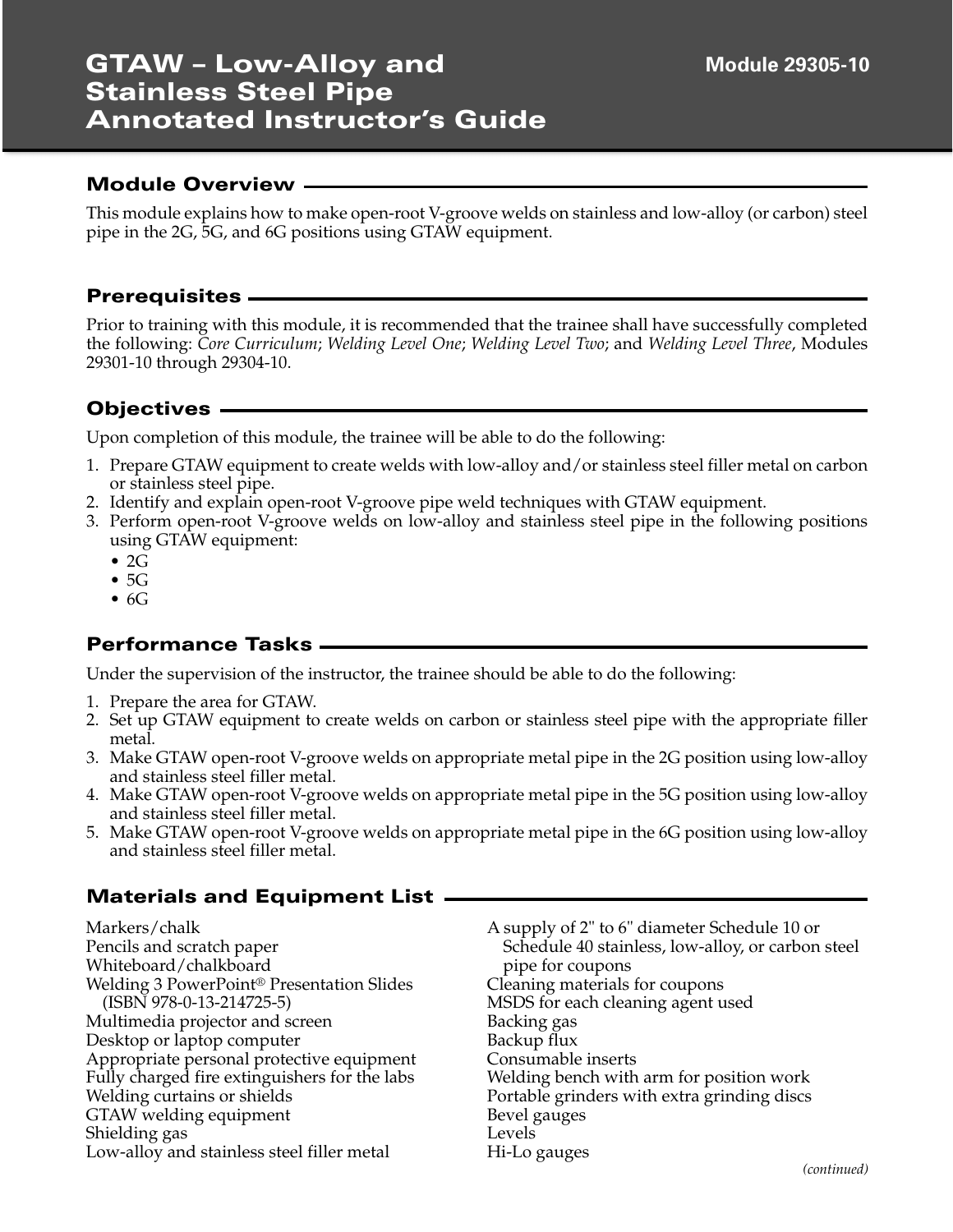Framing squares Precision measurement devices (micrometers and calipers) Soapstone Tape measures Pliers Half-round bastard files Wire brushes Chipping hammers Workpiece clamps Pipe sections with backing devices to install Welds showing the results of improper heating processes on low-alloy steel

Examples of acceptable and unacceptable welds:

- Welds created with different travel speeds and arc lengths
- Welds resulting from different torch work and travel angles
- Broken apart or sawed apart open-root V-groove welds showing profiles

Module Examinations\* Performance Profile Sheets\*

\* Single-module AIG purchases include the printed exam and performance task sheet. If you have purchased the perfect-bound version of this title, download these materials from the IRC using your access code.

## **Safety Considerations**

Ensure that the trainees are equipped with appropriate personal protective equipment and know how to use it properly. Trainees will be required to make open-root V-groove welds on low-alloy and stainless steel pipe using GTAW. Ensure that trainees are properly briefed on the safe use of GTAW welding equipment and are familiar with all appropriate safety precautions and procedures. Check to be sure that all labs are equipped with charged fire extinguishers.

### **Additional Resources**

This module is intended to present thorough resources for task training. The following reference works are suggested for both instructors and motivated trainees interested in further study. These are optional materials for continued education rather than for task training.

- *API 1104 Welding of Pipelines and Related Facilities*. Washington, DC: American Petroleum Institute, 2005. *ASME Boiler and Pressure Vessel Code, Section IX: Welding and Brazing Qualifications*. New York, NY: ASME International, 2007.
- *AWS B1.10:1999 Guide for the Nondestructive Examination of Welds*. Miami, FL: American Welding Society. *AWS B1.11:2000 Guide for the Visual Examination of Welds*. Miami, FL: American Welding Society.
- *AWS D10.11M/D10.11:2007 Guide for Root Pass Welding of Pipe Without Backing*. Miami, FL: American Welding Society.
- *Gas Tungsten Arc Welding Guide Book*. John Gerken, Ph.D. Cleveland, OH: The James F. Lincoln Arc Welding Foundation, 2004.
- Lincoln Electric website: http://www.lincolnelectric.com offers sources for products and training.
- *Modern Welding Technology*. Howard B. Cary and Scott Helzer. Englewood Cliffs, NJ: Prentice Hall, Inc., 2005.
- *OSHA 1910.269, Appendix C, Protection from Step and Touch Potentials*. Current edition. Washington, DC: Occupational Safety & Health Administration.
- *OSHA 1926.351, Arc Welding and Cutting*. Current edition. Washington, DC: Occupational Safety & Health Administration.
- *The Procedure Handbook of Arc Welding*. Cleveland, OH: The James F. Lincoln Arc Welding Foundation, 2000.

*Welding Handbook*. Volume 1. *Welding Science & Technology*. Miami, FL: American Welding Society, 2001.

*Welding Handbook*. Volume 2, Part 1: *Welding Processes*. Miami, FL: American Welding Society, 2004.

*Welding Pressure Pipelines and Piping Systems*. Cleveland, OH: The Lincoln Electric Company, 2000.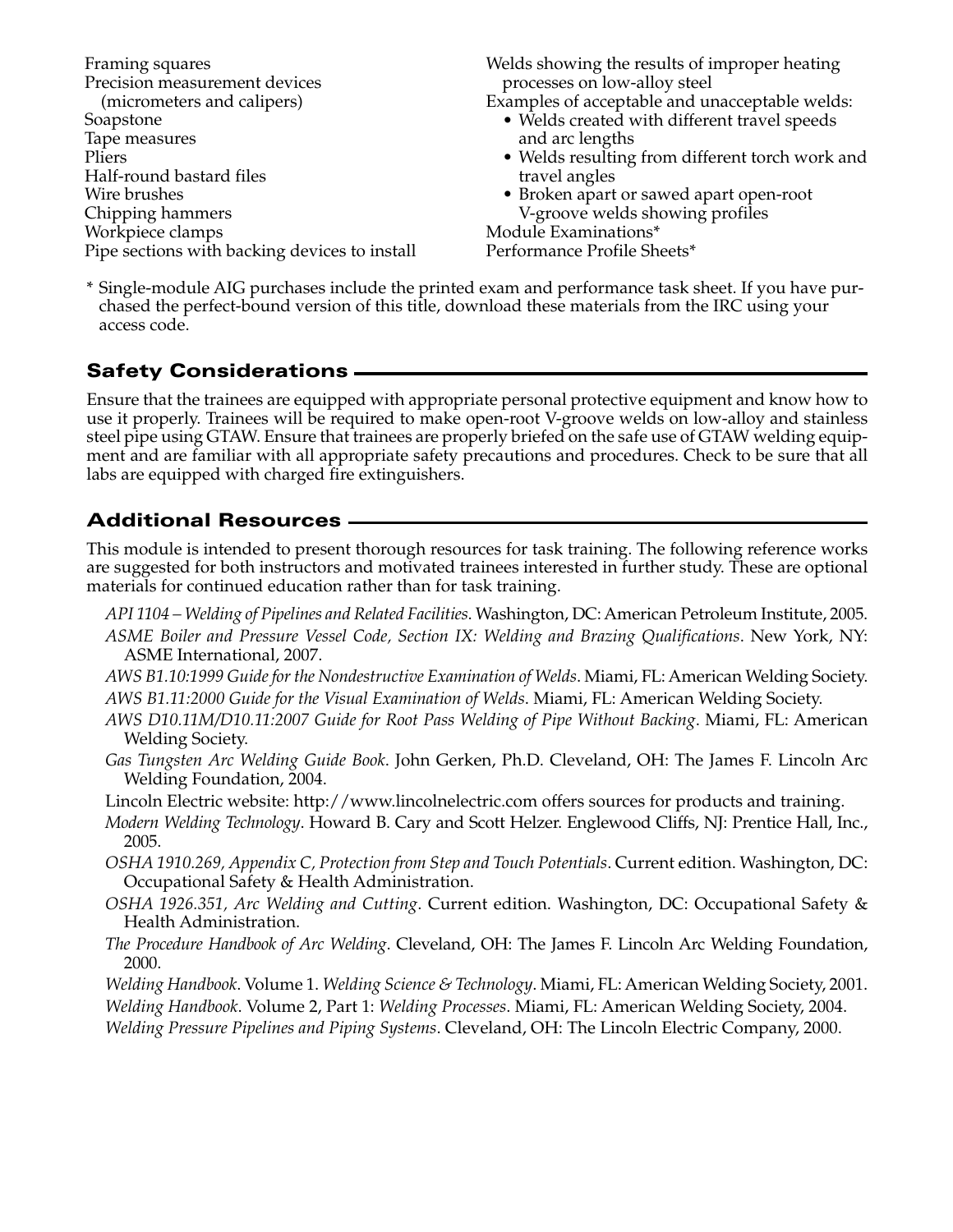# **Teaching Time for this Module**

An outline for use in developing your lesson plan is presented below. Note that each Roman numeral in the outline equates to one session of instruction. Each session has a suggested time period of 2½ hours. This includes 10 minutes at the beginning of each session for administrative tasks and one 10-minute break during the session. Approximately 70 hours are suggested to cover *GTAW – Low-Alloy and Stainless Steel Pipe*. You will need to adjust the time required for hands-on activity and testing based on your class size and resources. Because laboratories often correspond to Performance Tasks, the proficiency of trainees may be noted during these exercises for Performance Testing purposes. The laboratory portion should take approximately 55 hours or 22 sessions.

| Topic                                                                                                                                                                                         | <b>Planned Time</b> |
|-----------------------------------------------------------------------------------------------------------------------------------------------------------------------------------------------|---------------------|
| Session I. Introduction; Safety Summary; Root Back Side Protection;<br><b>Welding Preparation</b>                                                                                             |                     |
| A. Introduction                                                                                                                                                                               |                     |
| <b>B.</b> Safety Summary                                                                                                                                                                      |                     |
| 1. Protective Clothing and Equipment                                                                                                                                                          |                     |
| 2. Fire/Explosion Prevention                                                                                                                                                                  |                     |
| 3. Work Area Ventilation                                                                                                                                                                      |                     |
| C. Root Back Side Protection                                                                                                                                                                  |                     |
| 1. Backing Gas                                                                                                                                                                                |                     |
| 2. Backup Flux                                                                                                                                                                                |                     |
| 3. Consumable Inserts                                                                                                                                                                         |                     |
| D. Welding Preparation                                                                                                                                                                        |                     |
| 1. Practice Pipe Weld Coupons                                                                                                                                                                 |                     |
| 2. The Welding Machine                                                                                                                                                                        |                     |
| 3. Filler Metals                                                                                                                                                                              |                     |
| <b>Session II. Laboratory</b>                                                                                                                                                                 |                     |
| A. Laboratory                                                                                                                                                                                 |                     |
| Have trainees prepare the area and set up GTAW equipment for open-root<br>V-groove pipe welds on carbon or stainless steel pipe. This laboratory<br>corresponds to Performance Tasks 1 and 2. |                     |
| B. Laboratory                                                                                                                                                                                 |                     |
| Have trainees prepare pipe coupons for open-root V-groove pipe welds.                                                                                                                         |                     |
| Session III. GTAW Techniques; Open-Root V-Groove Pipe Welds                                                                                                                                   |                     |
| A. GTAW Techniques                                                                                                                                                                            |                     |
| B. Torch Travel Speed and Arc Length                                                                                                                                                          |                     |
| C. Torch Angles                                                                                                                                                                               |                     |
| D. Torch and Filler Metal Handling Techniques                                                                                                                                                 |                     |
| E. Welding Stainless Steel                                                                                                                                                                    |                     |
| 1. Austenitic Stainless Steels                                                                                                                                                                |                     |
| 2. Martensitic Stainless Steels                                                                                                                                                               |                     |
| 3. Ferritic Stainless Steels                                                                                                                                                                  |                     |
| F. Welding Low-Alloy Steel                                                                                                                                                                    |                     |
| 1. Controlling the Heat Cycle                                                                                                                                                                 |                     |
| 2. Protecting the Root                                                                                                                                                                        |                     |
| G. Open-Root V-Groove Pipe Welds                                                                                                                                                              |                     |
| H. Root Pass                                                                                                                                                                                  |                     |
| Pipe Groove Weld Test Positions                                                                                                                                                               |                     |
| Acceptable and Unacceptable Pipe Weld Profiles                                                                                                                                                |                     |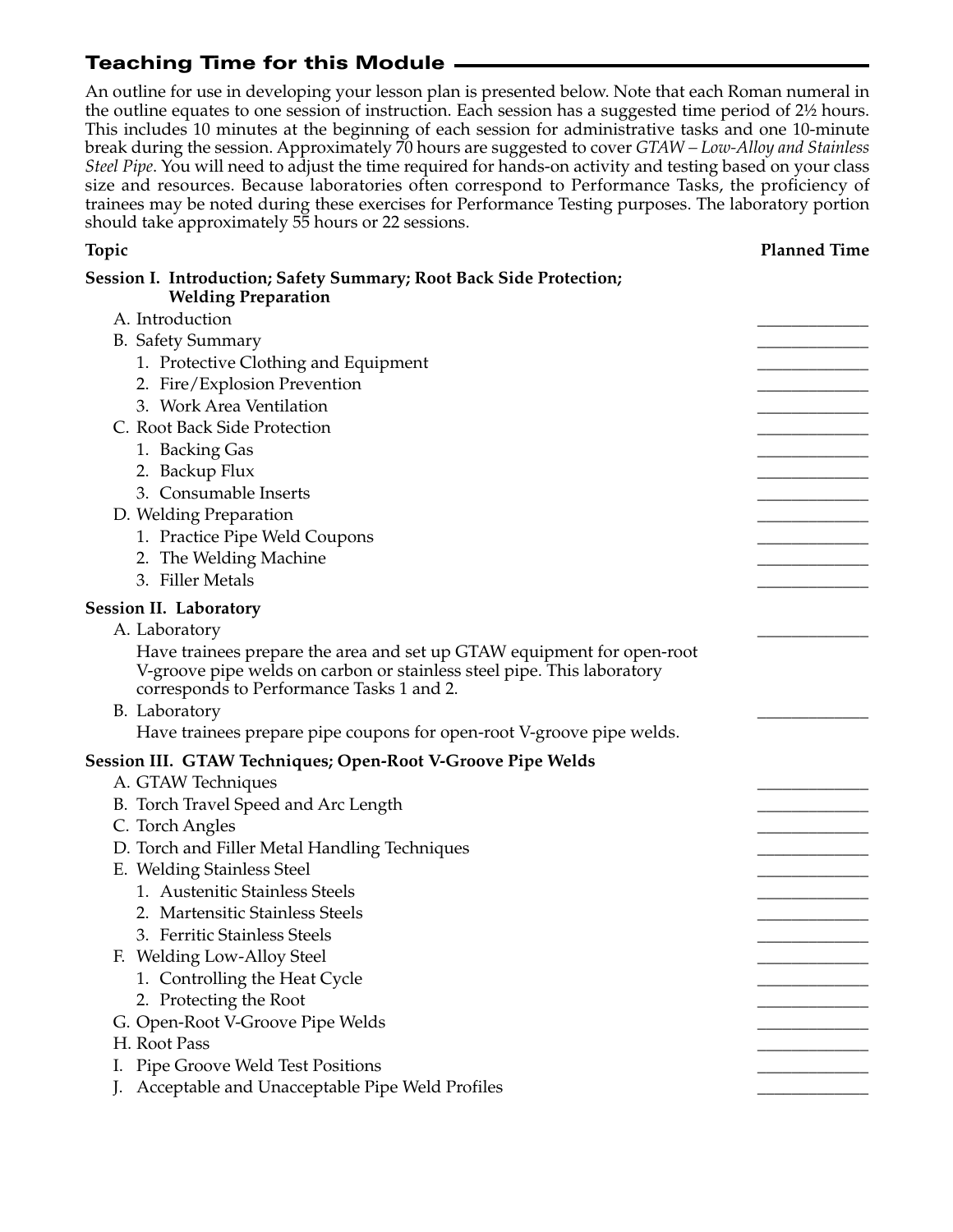#### **Session IV. Laboratory**

A. Laboratory

Have trainees practice controlling GTAW travel speed, arc length, and torch angles.

B. Laboratory

Have trainees practice torch and filler metal handling techniques on low-alloy and stainless steel coupons.

#### **Sessions V–XIII. Practicing Open-Root V-Groove Welds in the Horizontal (2G) Position; Laboratory and Performance Testing**

- A. Horizontal (2G) Position (1 session)
- B. Laboratory (1 session)

Have trainees prepare coupons for GTAW pipe welds in the 2G position.

C. Laboratory (7 sessions)

Have trainees practice making GTAW open-root V-groove welds on appropriate metal pipe in the 2G position using low-alloy and stainless steel filler metal. This laboratory corresponds to Performance Task 3.

#### **Sessions XIV–XX. Practicing Open-Root V-Groove Welds in the Multiple (5G) Position; Laboratory and Performance Testing**

- A. Multiple (5G) Position (1 session)
- B. Laboratory (1 session)

Have trainees prepare coupons for GTAW pipe welds in the 5G position.

C. Laboratory (5 sessions)

Have trainees practice making GTAW open-root V-groove welds on appropriate metal pipe in the 5G position using low-alloy and stainless steel filler metal. This laboratory corresponds to Performance Task 4.

#### **Sessions XXI–XXVII. Practicing Open-Root V-Groove Welds in the Multiple Inclined (6G) Position; Laboratory and Performance Testing**

- A. Multiple Inclined (6G) Position (1 session)
- B. Laboratory (1 session)

Have trainees prepare coupons for GTAW pipe welds in the 6G position.

C. Laboratory (5 sessions)

Have trainees practice making GTAW open-root V-groove welds on appropriate metal pipe in the 6G position using low-alloy and stainless steel filler metal. This laboratory corresponds to Performance Task 5.

### **Session XXVIII. Review and Testing; Performance Accreditation Tasks**

- A. Module Review
- B. Module Examination
	- 1. Trainees must score 70% or higher to receive recognition from NCCER.
	- 2. Record the testing results on Training Report Form 200, and submit the results to the Training Program Sponsor.
- C. Performance Testing
	- 1. Trainees must perform each task to the satisfaction of the instructor to receive recognition from NCCER. If applicable, proficiency noted during laboratory exercises can be used to satisfy the Performance Testing requirements.
	- 2. Record the testing results on Training Report Form 200, and submit the results to the Training Program Sponsor.
- D. Performance Accreditation Tasks

Have trainees complete PAT 1 through PAT 3, according to the acceptance criteria.

- 1. Have trainees perform PATs 1 and 2, Make Open-Root V-Groove Pipe Welds in the 2G and 5G Positions. These tasks correspond to *AWS EG3.0-96: 3.3.6.4*, Unit #4, GTAW, Learning Objective #15.
- 2. Have trainees perform PAT 3, Make an Open-Root V-Groove Pipe Weld in the 6G Position. This task corresponds to *AWS EG4.0-96: 3.3.6.5*, Unit #5, GTAW, Learning Objective #11 (partial).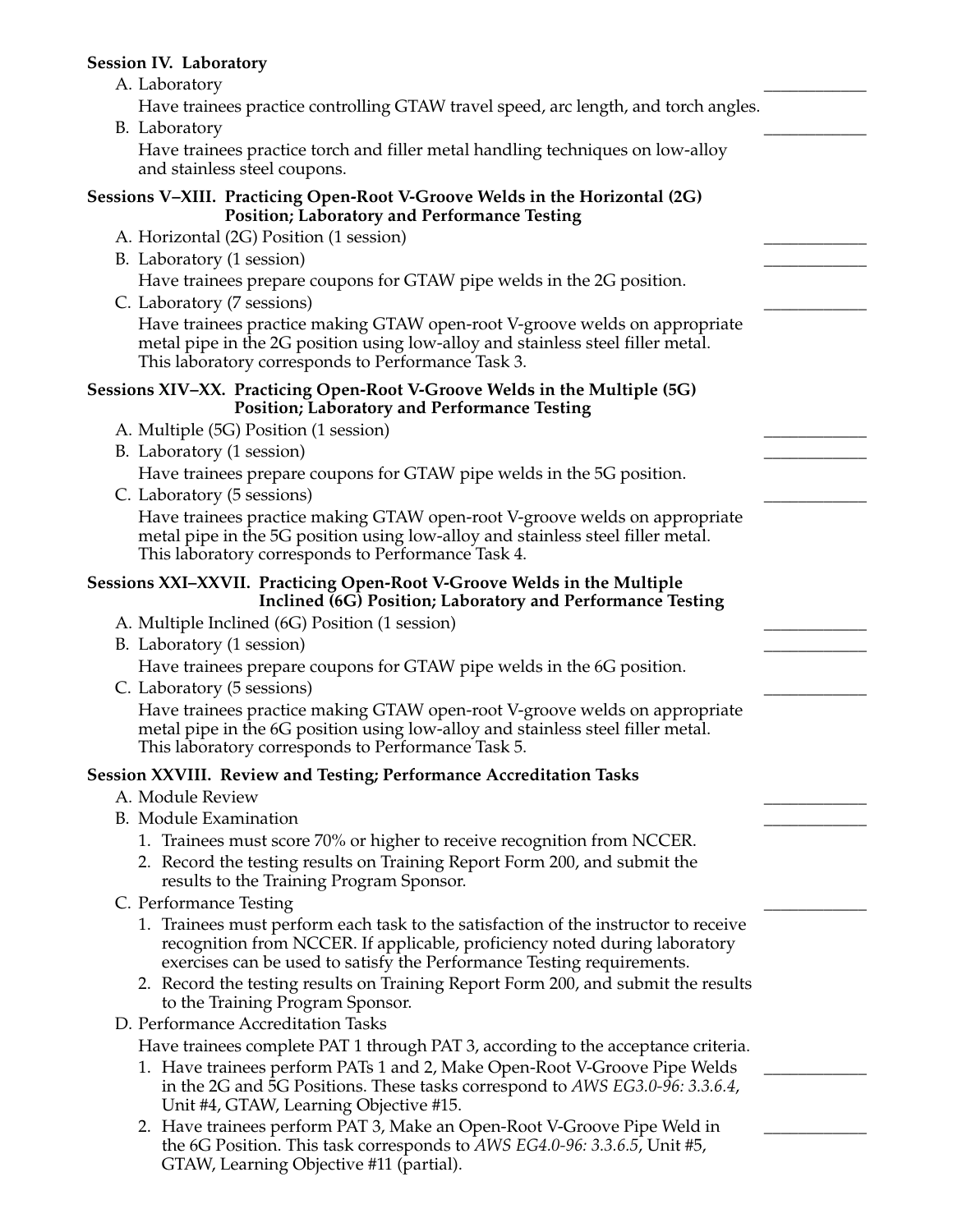This module explains how to make SMAW open-root V-groove welds on stainless steel plate and pipe in all positions.

#### **Prerequisites**

Prior to training with this module, it is recommended that the trainee shall have successfully completed the following: *Core Curriculum*; *Welding Level One*; *Welding Level Two*; and *Welding Level Three*, Modules 29301-10 through 29305-10. Module 29306-10 is not required for successful level completion, but may be included as part of this training program.

### **Objectives**

Upon completion of this module, the trainee will be able to do the following:

- 1. Identify and explain stainless steel metallurgy.
- 2. Identify and explain the selection of electrodes for welding stainless steel.
- 3. Explain welding variations for stainless steel.
- 4. Prepare SMAW equipment for stainless steel welds.
- 5. Explain open-root V-groove welds on stainless steel plate.
- 6. Make open-root V-groove welds on stainless steel plate in the following positions using SMAW equipment and electrodes:
	- $\bullet$  1G
	- $\bullet$  2G
	- 3G
	- $\bullet$  4G
- 7. Explain open-root V-groove welds on stainless steel pipe.
- 8. Make open-root V-groove welds on stainless steel pipe in the following positions using SMAW equipment and electrodes:
	- 1G-ROTATED
	- $\bullet$  2G
	- $\bullet$  5G
	- $\bullet$  6G

### **Performance Tasks**

Under the supervision of the instructor, the trainee should be able to do the following:

- 1. Prepare SMAW equipment for stainless steel welds.
- 2. Make open-root V-groove welds on stainless steel plate joints in the 1G position using SMAW equipment and electrodes.
- 3. Make open-root V-groove welds on stainless steel plate joints in the 2G position using SMAW equipment and electrodes.
- 4. Make open-root V-groove welds on stainless steel plate joints in the 3G position using SMAW equipment and electrodes.
- 5. Make open-root V-groove welds on stainless steel plate joints in the 4G position using SMAW equipment and electrodes.
- 6. Make open-root V-groove welds on stainless steel pipe joints in the 1G-ROTATED position using SMAW equipment and electrodes.
- 7. Make open-root V-groove welds on stainless steel pipe joints in the 2G position using SMAW equipment and electrodes.
- 8. Make open-root V-groove welds on stainless steel pipe joints in the 5G position using SMAW equipment and electrodes.
- 9. Make open-root V-groove welds on stainless steel pipe joints in the 6G position using SMAW equipment and electrodes.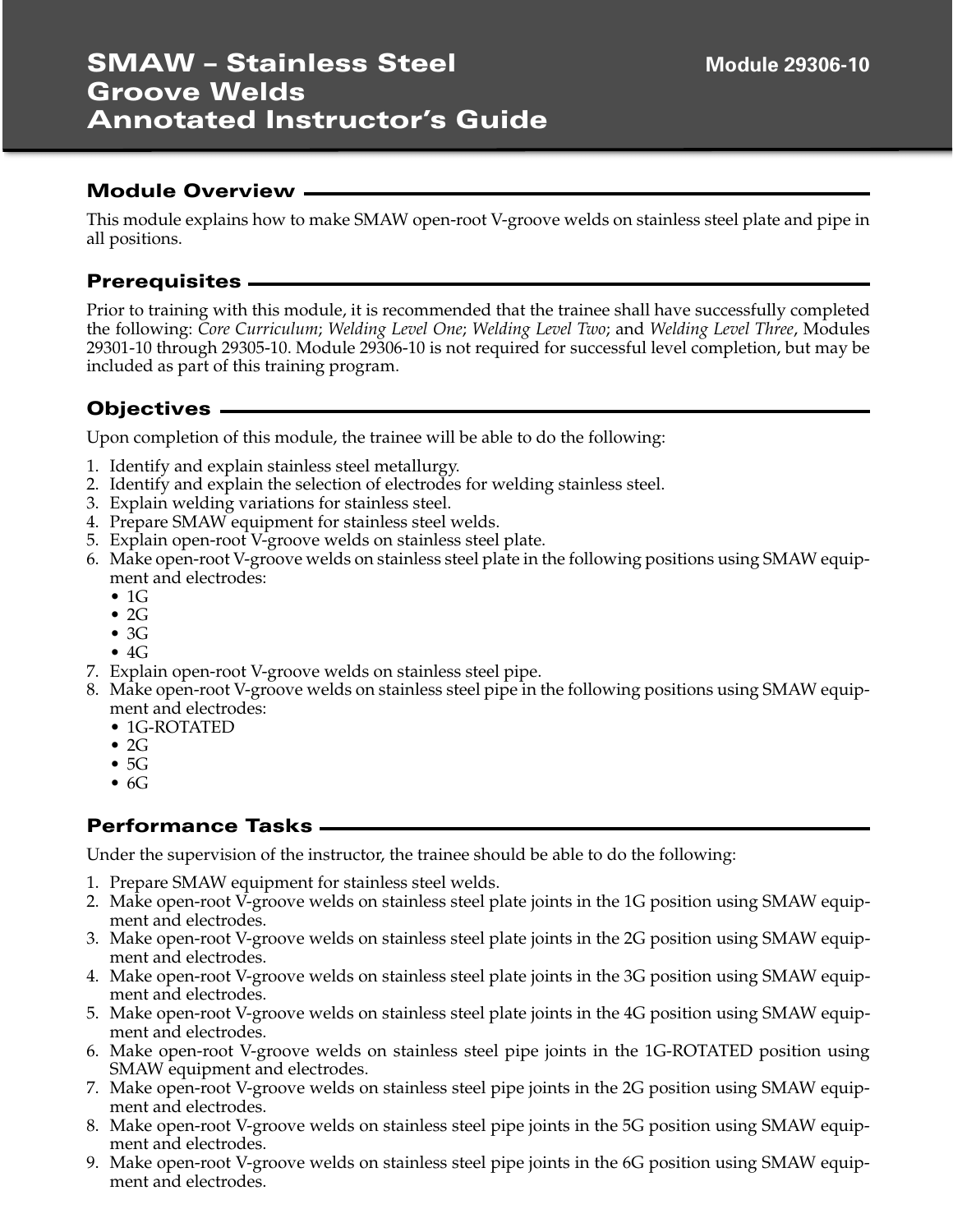## **Materials and Equipment List**

Markers/chalk

Pencils and scratch paper

Whiteboard/chalkboard

Welding 3 PowerPoint® Presentation Slides

(ISBN 978-0-13-214725-5)

Multimedia projector and screen

Desktop or laptop computer

Appropriate personal protective equipment Fully charged fire extinguishers for the labs

Welding curtains or shields

SMAW welding equipment

SMAW electrodes for stainless steel

Oven for electrodes

Heat treatment equipment

Pipe stands with rollers

Heat sensing devices with indicators

A supply of 2" to 12" diameter Schedule 40 or Schedule 80 stainless or carbon steel pipe for coupons

Cleaning materials for coupons

MSDS for each cleaning agent used

Backing materials

Stainless steel filler wire

Stainless steel shims

A copy of the following:

- *AWS A5.4:2006, Specification for Stainless Steel Electrodes for Shielded Metal Arc Welding*
- *ASME Boiler and Pressure Vessel Code, Section IX: Welding and Brazing Qualifications*
- Any other standards discussed

Welding bench with arm for position work Portable grinders with extra grinding discs Bevel gauges Levels Hi-Lo gauges Framing squares

Precision measurement devices (micrometers and calipers) Soapstone Tape measures Pliers Half-round bastard files Wire brushes

Chipping hammers

Workpiece clamps

Magnets

Examples of the following:

- Austenitic, martensitic, and ferritic stainless steels
- Heat-treated stainless steel
- Specialty steels
- Backing rings
- Stabilized stainless steel base and filler metal
- Low-carbon stainless steel base and filler metal
- Stainless steel samples with indications of hot cracking
- Electrodes with different AISI numbers and alloy designation letters
- Electrodes with welding guides from different manufacturers
- Acceptable and unacceptable welds on ferritic stainless steel
- Acceptable and unacceptable welds on carbon steel and stainless steel coupons
- Root passes that were properly and improperly ground
- SMAW welds that have been cut apart to expose the weld profiles

Module Examinations\*

Performance Profile Sheets\*

\* Single-module AIG purchases include the printed exam and performance task sheet. If you have purchased the perfect-bound version of this title, download these materials from the IRC using your access code.

# **Safety Considerations**

Ensure that the trainees are equipped with appropriate personal protective equipment and know how to use it properly. Trainees will be required to make open-root V-groove welds on stainless steel plate and pipe using SMAW equipment. Ensure that trainees are properly briefed on the safe use of SMAW equipment and are familiar with all appropriate safety precautions and procedures. Check to be sure that all labs are equipped with charged fire extinguishers.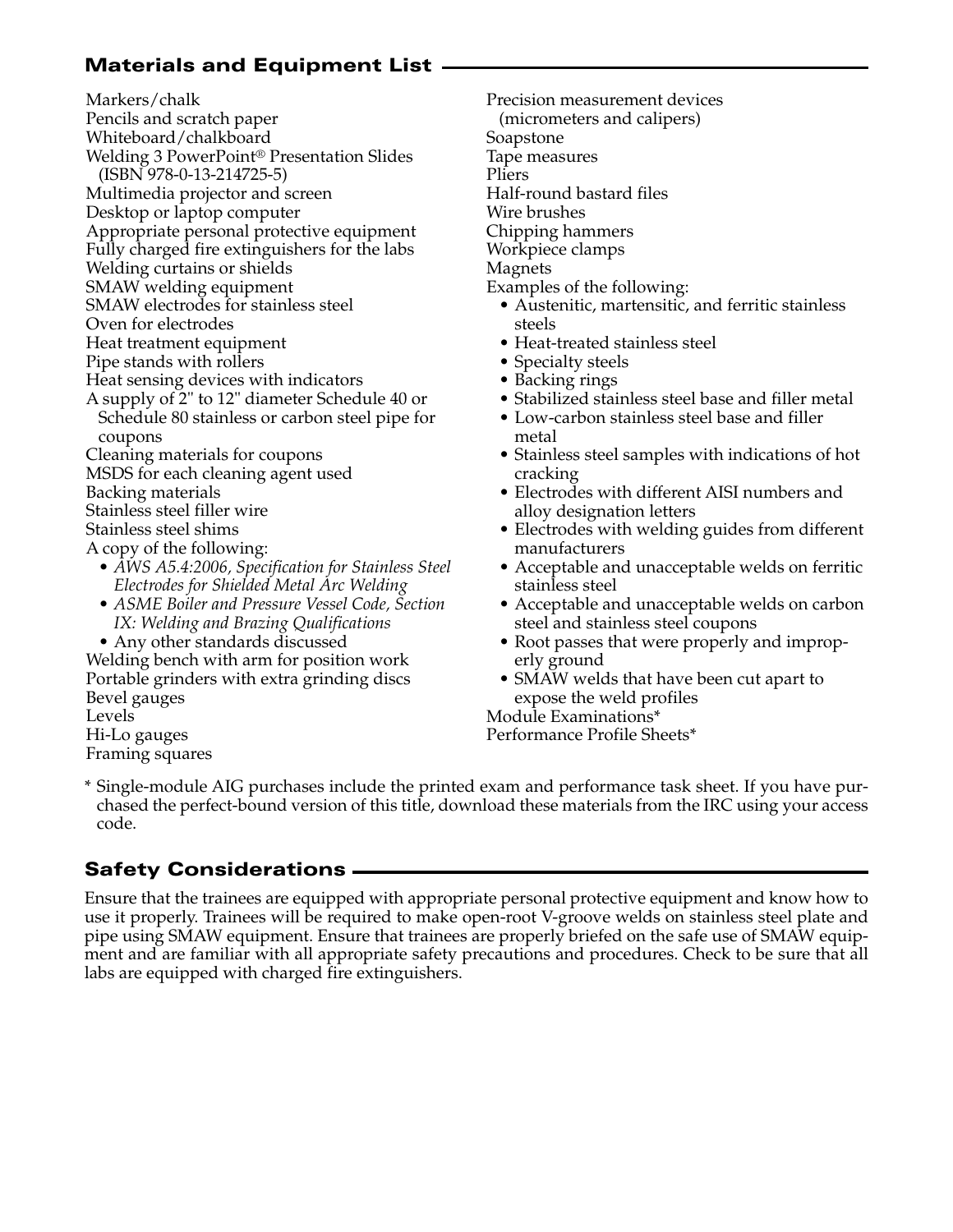# **Additional Resources**

This module is intended to present thorough resources for task training. The following reference works are suggested for both instructors and motivated trainees interested in further study. These are optional materials for continued education rather than for task training.

- *API 1104 Welding of Pipelines and Related Facilities*. Washington, DC: American Petroleum Institute, 2005.
- *ASME Boiler and Pressure Vessel Code, Section IX: Welding and Brazing Qualifications*. New York, NY: ASME International, 2007.

*AWS B1.10:1999 Guide for the Nondestructive Examination of Welds*. Miami, FL: American Welding Society. *AWS B1.11:2000 Guide for the Visual Examination of Welds*. Miami, FL: American Welding Society.

*AWS D1.6-99 Structural Welding Code – Stainless Steel*. Miami, FL: American Welding Society.

*AWS D10.11M/D10.11:2007 Guide for Root Pass Welding of Pipe Without Backing*. Miami, FL: American Welding Society.

Lincoln Electric website: http://www.lincolnelectric.com offers sources for products and training.

*Modern Welding Technology*. Howard B. Cary and Scott Helzer. Englewood Cliffs, NJ: Prentice Hall, Inc., 2005.

*OSHA 1910.269, Appendix C, Protection from Step and Touch Potentials*. Current edition. Washington, DC: Occupational Safety & Health Administration.

- *OSHA 1926.351, Arc Welding and Cutting*. Current edition. Washington, DC: Occupational Safety & Health Administration.
- *The Procedure Handbook of Arc Welding*. Cleveland, OH: The James F. Lincoln Arc Welding Foundation, 2000.

*Welding Handbook*. Volume 1. *Welding Science & Technology*. Miami, FL: American Welding Society, 2001. *Welding Handbook*. Volume 2, Part 1: *Welding Processes*. Miami, FL: American Welding Society, 2004. *Welding Pressure Pipelines and Piping Systems*. Cleveland, OH: The Lincoln Electric Company, 2000.

# **Teaching Time for this Module**

An outline for use in developing your lesson plan is presented below. Note that each Roman numeral in the outline equates to one session of instruction. Each session has a suggested time period of 2½ hours. This includes 10 minutes at the beginning of each session for administrative tasks and one 10-minute break during the session. Approximately 100 hours are suggested to cover *SMAW – Stainless Steel Groove Welds*. You will need to adjust the time required for hands-on activity and testing based on your class size and resources. Because laboratories often correspond to Performance Tasks, the proficiency of trainees may be noted during these exercises for Performance Testing purposes. The laboratory portion should take 67.5 hours or 27 sessions.

| Topic |                                                                                 | <b>Planned Time</b> |
|-------|---------------------------------------------------------------------------------|---------------------|
|       | Session I. Introduction; Stainless Steel Metallurgy; Stainless Steel Electrodes |                     |
|       | A. Introduction                                                                 |                     |
|       | <b>B.</b> Stainless Steel Metallurgy                                            |                     |
|       | 1. Stainless Steel Categories                                                   |                     |
|       | 2. Carbide Precipitation and Hot Cracking                                       |                     |
|       | 3. AISI Stainless Steel Table                                                   |                     |
|       | C. Stainless Steel Electrodes                                                   |                     |
|       | 1. AWS Filler Metal Specification System                                        |                     |
|       | 2. Classification                                                               |                     |
|       | 4. Storing Stainless Steel Electrodes                                           |                     |
|       | 5. Electrode Selection Considerations                                           |                     |
|       | Session II. Basic Welding Variations for Stainless Steel; Welding Preparations  |                     |
|       | A. Basic Welding Variations for Stainless Steel                                 |                     |
|       | 1. Welding Austenitic Stainless Steels                                          |                     |
|       | 2. Welding Martensitic Stainless Steels                                         |                     |
|       | 3. Welding Ferritic Stainless Steels                                            |                     |
|       | 4. Welding Carbon Steels to Stainless Steels                                    |                     |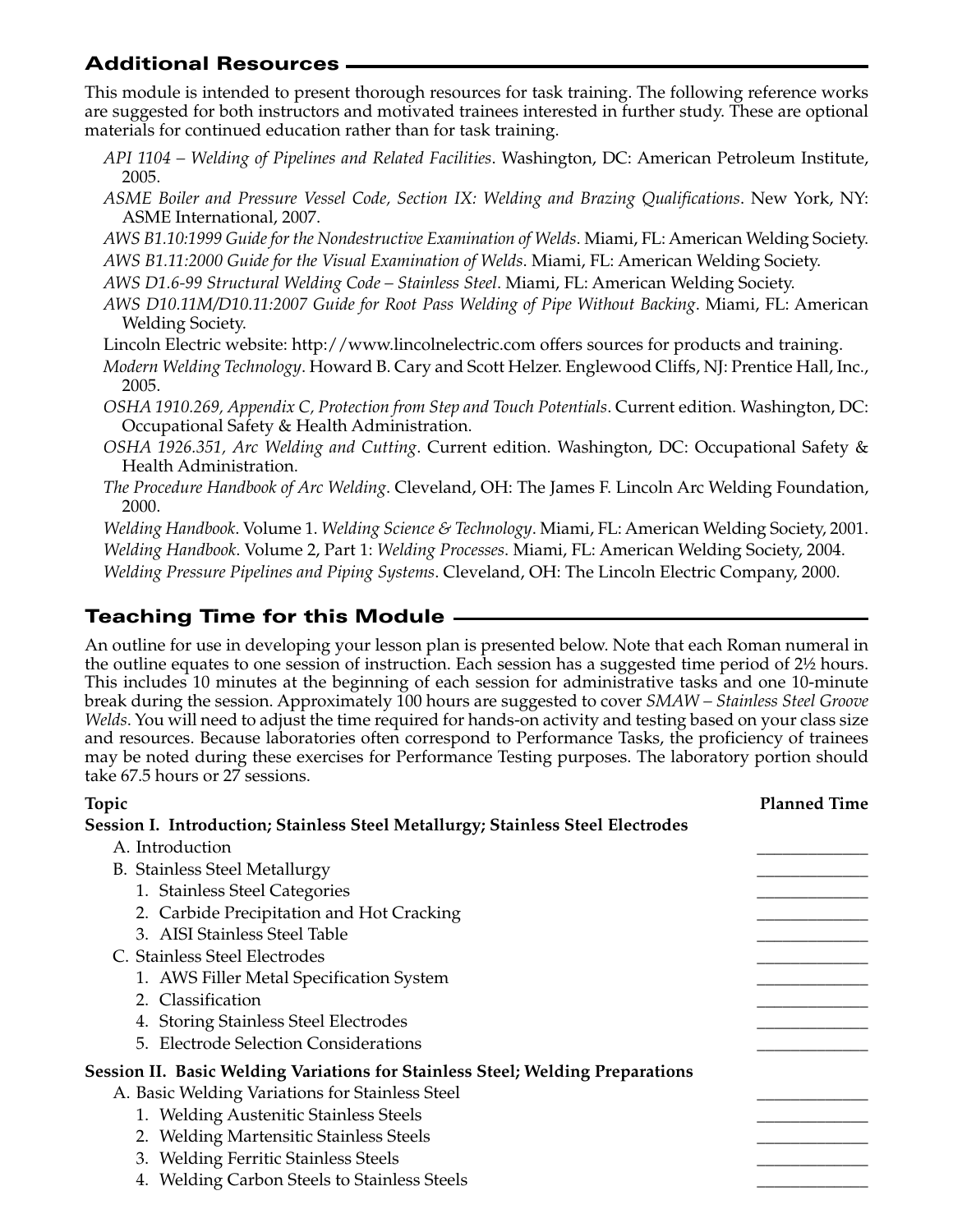| 1. Safety Practices<br>2. Preparing the Welding Area<br>3. Preparing the Practice Weld Coupons<br>4. Electrodes<br>5. Preparing the Welding Machine<br><b>Session III. Laboratory and Performance Testing</b><br>A. Laboratory<br>Have trainees prepare SMAW equipment for stainless steel welds. This<br>laboratory corresponds to Performance Task 1.<br>B. Laboratory<br>Have trainees prepare stainless steel coupons.<br>Session IV. Open-Root V-Groove Welds; Practicing Open-Root V-Groove<br><b>Welds on Plate</b><br>A. Open-Root V-Groove Welds<br>1. Root Pass<br>2. Groove Weld Positions<br>3. Acceptable and Unacceptable Groove Weld Profiles<br>B. Practicing Open-Root V-Groove Welds on Plate<br>1. Practicing Flat (1G) Position Open-Root V-Groove Welds<br>Sessions V-IX. Laboratory and Performance Testing<br>A. Laboratory (1 session)<br>Have trainees prepare stainless steel plate coupons for SMAW welding in the<br>1G position.<br>B. Laboratory (4 sessions)<br>Have trainees make open-root V-groove welds on stainless steel plate joints in<br>the 1G position using SMAW equipment and electrodes. This laboratory<br>corresponds to Performance Task 2.<br>Sessions X-XIII. Practicing Horizontal (2G) Position Open-Root V-Groove Welds;<br><b>Laboratory and Performance Testing</b><br>A. Practicing Horizontal (2G) Position Open-Root V-Groove Welds (1 session)<br>B. Laboratory (1 session)<br>Have trainees prepare stainless steel plate coupons for SMAW welding in the<br>2G position.<br>C. Laboratory (2 sessions)<br>Have trainees make open-root V-groove welds on stainless steel plate joints in<br>the 2G position using SMAW equipment and electrodes. This laboratory<br>corresponds to Performance Task 3.<br>Sessions XIV-XVII. Practicing Vertical (3G) Position Open-Root V-Groove Welds;<br><b>Laboratory and Performance Testing</b><br>A. Practicing Vertical (3G) Position Open-Root V-Groove Welds (1 session)<br>B. Laboratory (1 session)<br>Have trainees prepare stainless steel plate coupons for SMAW welding in the<br>3G position.<br>C. Laboratory (2 sessions)<br>Have trainees make open-root V-groove welds on stainless steel plate joints in<br>the 3G position using SMAW equipment and electrodes. This laboratory<br>corresponds to Performance Task 4. | <b>B.</b> Welding Preparations |  |
|-------------------------------------------------------------------------------------------------------------------------------------------------------------------------------------------------------------------------------------------------------------------------------------------------------------------------------------------------------------------------------------------------------------------------------------------------------------------------------------------------------------------------------------------------------------------------------------------------------------------------------------------------------------------------------------------------------------------------------------------------------------------------------------------------------------------------------------------------------------------------------------------------------------------------------------------------------------------------------------------------------------------------------------------------------------------------------------------------------------------------------------------------------------------------------------------------------------------------------------------------------------------------------------------------------------------------------------------------------------------------------------------------------------------------------------------------------------------------------------------------------------------------------------------------------------------------------------------------------------------------------------------------------------------------------------------------------------------------------------------------------------------------------------------------------------------------------------------------------------------------------------------------------------------------------------------------------------------------------------------------------------------------------------------------------------------------------------------------------------------------------------------------------------------------------------------------------------------------------------------------------------------------------------------------------------------------------------------|--------------------------------|--|
|                                                                                                                                                                                                                                                                                                                                                                                                                                                                                                                                                                                                                                                                                                                                                                                                                                                                                                                                                                                                                                                                                                                                                                                                                                                                                                                                                                                                                                                                                                                                                                                                                                                                                                                                                                                                                                                                                                                                                                                                                                                                                                                                                                                                                                                                                                                                           |                                |  |
|                                                                                                                                                                                                                                                                                                                                                                                                                                                                                                                                                                                                                                                                                                                                                                                                                                                                                                                                                                                                                                                                                                                                                                                                                                                                                                                                                                                                                                                                                                                                                                                                                                                                                                                                                                                                                                                                                                                                                                                                                                                                                                                                                                                                                                                                                                                                           |                                |  |
|                                                                                                                                                                                                                                                                                                                                                                                                                                                                                                                                                                                                                                                                                                                                                                                                                                                                                                                                                                                                                                                                                                                                                                                                                                                                                                                                                                                                                                                                                                                                                                                                                                                                                                                                                                                                                                                                                                                                                                                                                                                                                                                                                                                                                                                                                                                                           |                                |  |
|                                                                                                                                                                                                                                                                                                                                                                                                                                                                                                                                                                                                                                                                                                                                                                                                                                                                                                                                                                                                                                                                                                                                                                                                                                                                                                                                                                                                                                                                                                                                                                                                                                                                                                                                                                                                                                                                                                                                                                                                                                                                                                                                                                                                                                                                                                                                           |                                |  |
|                                                                                                                                                                                                                                                                                                                                                                                                                                                                                                                                                                                                                                                                                                                                                                                                                                                                                                                                                                                                                                                                                                                                                                                                                                                                                                                                                                                                                                                                                                                                                                                                                                                                                                                                                                                                                                                                                                                                                                                                                                                                                                                                                                                                                                                                                                                                           |                                |  |
|                                                                                                                                                                                                                                                                                                                                                                                                                                                                                                                                                                                                                                                                                                                                                                                                                                                                                                                                                                                                                                                                                                                                                                                                                                                                                                                                                                                                                                                                                                                                                                                                                                                                                                                                                                                                                                                                                                                                                                                                                                                                                                                                                                                                                                                                                                                                           |                                |  |
|                                                                                                                                                                                                                                                                                                                                                                                                                                                                                                                                                                                                                                                                                                                                                                                                                                                                                                                                                                                                                                                                                                                                                                                                                                                                                                                                                                                                                                                                                                                                                                                                                                                                                                                                                                                                                                                                                                                                                                                                                                                                                                                                                                                                                                                                                                                                           |                                |  |
|                                                                                                                                                                                                                                                                                                                                                                                                                                                                                                                                                                                                                                                                                                                                                                                                                                                                                                                                                                                                                                                                                                                                                                                                                                                                                                                                                                                                                                                                                                                                                                                                                                                                                                                                                                                                                                                                                                                                                                                                                                                                                                                                                                                                                                                                                                                                           |                                |  |
|                                                                                                                                                                                                                                                                                                                                                                                                                                                                                                                                                                                                                                                                                                                                                                                                                                                                                                                                                                                                                                                                                                                                                                                                                                                                                                                                                                                                                                                                                                                                                                                                                                                                                                                                                                                                                                                                                                                                                                                                                                                                                                                                                                                                                                                                                                                                           |                                |  |
|                                                                                                                                                                                                                                                                                                                                                                                                                                                                                                                                                                                                                                                                                                                                                                                                                                                                                                                                                                                                                                                                                                                                                                                                                                                                                                                                                                                                                                                                                                                                                                                                                                                                                                                                                                                                                                                                                                                                                                                                                                                                                                                                                                                                                                                                                                                                           |                                |  |
|                                                                                                                                                                                                                                                                                                                                                                                                                                                                                                                                                                                                                                                                                                                                                                                                                                                                                                                                                                                                                                                                                                                                                                                                                                                                                                                                                                                                                                                                                                                                                                                                                                                                                                                                                                                                                                                                                                                                                                                                                                                                                                                                                                                                                                                                                                                                           |                                |  |
|                                                                                                                                                                                                                                                                                                                                                                                                                                                                                                                                                                                                                                                                                                                                                                                                                                                                                                                                                                                                                                                                                                                                                                                                                                                                                                                                                                                                                                                                                                                                                                                                                                                                                                                                                                                                                                                                                                                                                                                                                                                                                                                                                                                                                                                                                                                                           |                                |  |
|                                                                                                                                                                                                                                                                                                                                                                                                                                                                                                                                                                                                                                                                                                                                                                                                                                                                                                                                                                                                                                                                                                                                                                                                                                                                                                                                                                                                                                                                                                                                                                                                                                                                                                                                                                                                                                                                                                                                                                                                                                                                                                                                                                                                                                                                                                                                           |                                |  |
|                                                                                                                                                                                                                                                                                                                                                                                                                                                                                                                                                                                                                                                                                                                                                                                                                                                                                                                                                                                                                                                                                                                                                                                                                                                                                                                                                                                                                                                                                                                                                                                                                                                                                                                                                                                                                                                                                                                                                                                                                                                                                                                                                                                                                                                                                                                                           |                                |  |
|                                                                                                                                                                                                                                                                                                                                                                                                                                                                                                                                                                                                                                                                                                                                                                                                                                                                                                                                                                                                                                                                                                                                                                                                                                                                                                                                                                                                                                                                                                                                                                                                                                                                                                                                                                                                                                                                                                                                                                                                                                                                                                                                                                                                                                                                                                                                           |                                |  |
|                                                                                                                                                                                                                                                                                                                                                                                                                                                                                                                                                                                                                                                                                                                                                                                                                                                                                                                                                                                                                                                                                                                                                                                                                                                                                                                                                                                                                                                                                                                                                                                                                                                                                                                                                                                                                                                                                                                                                                                                                                                                                                                                                                                                                                                                                                                                           |                                |  |
|                                                                                                                                                                                                                                                                                                                                                                                                                                                                                                                                                                                                                                                                                                                                                                                                                                                                                                                                                                                                                                                                                                                                                                                                                                                                                                                                                                                                                                                                                                                                                                                                                                                                                                                                                                                                                                                                                                                                                                                                                                                                                                                                                                                                                                                                                                                                           |                                |  |
|                                                                                                                                                                                                                                                                                                                                                                                                                                                                                                                                                                                                                                                                                                                                                                                                                                                                                                                                                                                                                                                                                                                                                                                                                                                                                                                                                                                                                                                                                                                                                                                                                                                                                                                                                                                                                                                                                                                                                                                                                                                                                                                                                                                                                                                                                                                                           |                                |  |
|                                                                                                                                                                                                                                                                                                                                                                                                                                                                                                                                                                                                                                                                                                                                                                                                                                                                                                                                                                                                                                                                                                                                                                                                                                                                                                                                                                                                                                                                                                                                                                                                                                                                                                                                                                                                                                                                                                                                                                                                                                                                                                                                                                                                                                                                                                                                           |                                |  |
|                                                                                                                                                                                                                                                                                                                                                                                                                                                                                                                                                                                                                                                                                                                                                                                                                                                                                                                                                                                                                                                                                                                                                                                                                                                                                                                                                                                                                                                                                                                                                                                                                                                                                                                                                                                                                                                                                                                                                                                                                                                                                                                                                                                                                                                                                                                                           |                                |  |
|                                                                                                                                                                                                                                                                                                                                                                                                                                                                                                                                                                                                                                                                                                                                                                                                                                                                                                                                                                                                                                                                                                                                                                                                                                                                                                                                                                                                                                                                                                                                                                                                                                                                                                                                                                                                                                                                                                                                                                                                                                                                                                                                                                                                                                                                                                                                           |                                |  |
|                                                                                                                                                                                                                                                                                                                                                                                                                                                                                                                                                                                                                                                                                                                                                                                                                                                                                                                                                                                                                                                                                                                                                                                                                                                                                                                                                                                                                                                                                                                                                                                                                                                                                                                                                                                                                                                                                                                                                                                                                                                                                                                                                                                                                                                                                                                                           |                                |  |
|                                                                                                                                                                                                                                                                                                                                                                                                                                                                                                                                                                                                                                                                                                                                                                                                                                                                                                                                                                                                                                                                                                                                                                                                                                                                                                                                                                                                                                                                                                                                                                                                                                                                                                                                                                                                                                                                                                                                                                                                                                                                                                                                                                                                                                                                                                                                           |                                |  |
|                                                                                                                                                                                                                                                                                                                                                                                                                                                                                                                                                                                                                                                                                                                                                                                                                                                                                                                                                                                                                                                                                                                                                                                                                                                                                                                                                                                                                                                                                                                                                                                                                                                                                                                                                                                                                                                                                                                                                                                                                                                                                                                                                                                                                                                                                                                                           |                                |  |
|                                                                                                                                                                                                                                                                                                                                                                                                                                                                                                                                                                                                                                                                                                                                                                                                                                                                                                                                                                                                                                                                                                                                                                                                                                                                                                                                                                                                                                                                                                                                                                                                                                                                                                                                                                                                                                                                                                                                                                                                                                                                                                                                                                                                                                                                                                                                           |                                |  |
|                                                                                                                                                                                                                                                                                                                                                                                                                                                                                                                                                                                                                                                                                                                                                                                                                                                                                                                                                                                                                                                                                                                                                                                                                                                                                                                                                                                                                                                                                                                                                                                                                                                                                                                                                                                                                                                                                                                                                                                                                                                                                                                                                                                                                                                                                                                                           |                                |  |
|                                                                                                                                                                                                                                                                                                                                                                                                                                                                                                                                                                                                                                                                                                                                                                                                                                                                                                                                                                                                                                                                                                                                                                                                                                                                                                                                                                                                                                                                                                                                                                                                                                                                                                                                                                                                                                                                                                                                                                                                                                                                                                                                                                                                                                                                                                                                           |                                |  |
|                                                                                                                                                                                                                                                                                                                                                                                                                                                                                                                                                                                                                                                                                                                                                                                                                                                                                                                                                                                                                                                                                                                                                                                                                                                                                                                                                                                                                                                                                                                                                                                                                                                                                                                                                                                                                                                                                                                                                                                                                                                                                                                                                                                                                                                                                                                                           |                                |  |
|                                                                                                                                                                                                                                                                                                                                                                                                                                                                                                                                                                                                                                                                                                                                                                                                                                                                                                                                                                                                                                                                                                                                                                                                                                                                                                                                                                                                                                                                                                                                                                                                                                                                                                                                                                                                                                                                                                                                                                                                                                                                                                                                                                                                                                                                                                                                           |                                |  |
|                                                                                                                                                                                                                                                                                                                                                                                                                                                                                                                                                                                                                                                                                                                                                                                                                                                                                                                                                                                                                                                                                                                                                                                                                                                                                                                                                                                                                                                                                                                                                                                                                                                                                                                                                                                                                                                                                                                                                                                                                                                                                                                                                                                                                                                                                                                                           |                                |  |
|                                                                                                                                                                                                                                                                                                                                                                                                                                                                                                                                                                                                                                                                                                                                                                                                                                                                                                                                                                                                                                                                                                                                                                                                                                                                                                                                                                                                                                                                                                                                                                                                                                                                                                                                                                                                                                                                                                                                                                                                                                                                                                                                                                                                                                                                                                                                           |                                |  |
|                                                                                                                                                                                                                                                                                                                                                                                                                                                                                                                                                                                                                                                                                                                                                                                                                                                                                                                                                                                                                                                                                                                                                                                                                                                                                                                                                                                                                                                                                                                                                                                                                                                                                                                                                                                                                                                                                                                                                                                                                                                                                                                                                                                                                                                                                                                                           |                                |  |
|                                                                                                                                                                                                                                                                                                                                                                                                                                                                                                                                                                                                                                                                                                                                                                                                                                                                                                                                                                                                                                                                                                                                                                                                                                                                                                                                                                                                                                                                                                                                                                                                                                                                                                                                                                                                                                                                                                                                                                                                                                                                                                                                                                                                                                                                                                                                           |                                |  |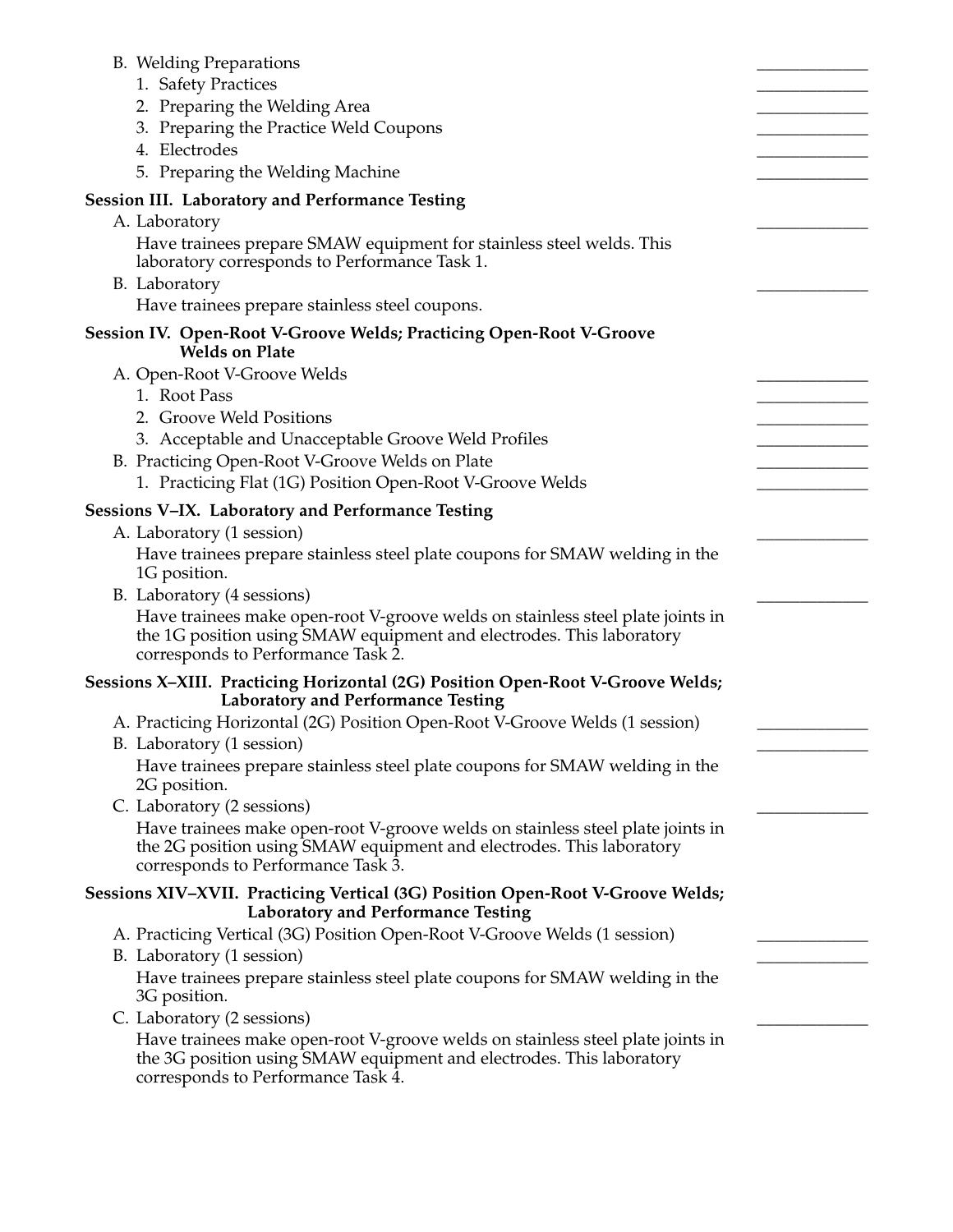| Sessions XVIII-XXI. Practicing Overhead (4G) Position Open-Root V-Groove<br>Welds; Laboratory; and Performance Testing                                                                              |  |
|-----------------------------------------------------------------------------------------------------------------------------------------------------------------------------------------------------|--|
| A. Practicing Overhead (4G) Position Open-Root V-Groove Welds (1 session)                                                                                                                           |  |
| B. Laboratory (1 session)                                                                                                                                                                           |  |
| Have trainees prepare stainless steel plate coupons for SMAW welding in the<br>4G position.                                                                                                         |  |
| C. Laboratory (2 sessions)                                                                                                                                                                          |  |
| Have rainees make open-root V-groove welds on stainless steel plate joints in<br>the 4G position using SMAW equipment and electrodes. This laboratory<br>corresponds to Performance Task 5.         |  |
| Session XXII. Preparing Practice Pipe Weld Coupons; Open-Root V-Groove<br><b>Pipe Welds</b>                                                                                                         |  |
| A. Preparing Practice Pipe Weld Coupons                                                                                                                                                             |  |
| 1. Requirements                                                                                                                                                                                     |  |
| 2. Cleaning Coupons                                                                                                                                                                                 |  |
| 3. Shaping and Aligning Coupons                                                                                                                                                                     |  |
| 4. Backing Rings for Pipe Welds                                                                                                                                                                     |  |
| B. Open-Root V-Groove Pipe Welds                                                                                                                                                                    |  |
| 1. Root Pass                                                                                                                                                                                        |  |
| 2. Pipe Groove Weld Test Positions                                                                                                                                                                  |  |
| 3. Acceptable and Unacceptable Pipe Weld Profiles                                                                                                                                                   |  |
| Sessions XXIII-XXVII. Practicing Open-Root V-Groove Welds on Pipe;<br><b>Laboratory and Performance Testing</b>                                                                                     |  |
| A. Practicing Open-Root V-Groove Welds on Pipe (1 session)                                                                                                                                          |  |
| 1. Practicing Flat (1G-ROTATED) Position Open-Root V-Groove Pipe Welds                                                                                                                              |  |
| B. Laboratory (1 session)                                                                                                                                                                           |  |
| Have trainees prepare stainless steel pipe coupons for SMAW welding in the<br>1G-ROTATED position.                                                                                                  |  |
| C. Laboratory (3 sessions)                                                                                                                                                                          |  |
| Have trainees make open-root V-groove welds on stainless steel pipe joints in<br>the 1G-ROTATED position using SMAW equipment and electrodes. This<br>laboratory corresponds to Performance Task 6. |  |
| Sessions XXVIII-XXXI. Practicing Horizontal (2G) Position Open-Root V-Groove<br>Pipe Welds; Laboratory and Performance Testing                                                                      |  |
| A. Practicing Horizontal (2G) Position Open-Root V-Groove Pipe Welds (1 session)<br>B. Laboratory (1 session)                                                                                       |  |
| Have trainees prepare stainless steel pipe coupons for SMAW welding in the<br>2G position.                                                                                                          |  |
| C. Laboratory (2 sessions)                                                                                                                                                                          |  |
| Have trainees make open-root V-groove welds on stainless steel pipe joints in<br>the 2G position using SMAW equipment and electrodes. This laboratory<br>corresponds to Performance Task 7.         |  |
| Sessions XXXII-XXXV. Practicing Multiple (5G) Position Open-Root V-Groove<br>Pipe Welds; Laboratory and Performance Testing                                                                         |  |
| A. Practicing Multiple (5G) Position Open-Root V-Groove Pipe Welds (1 session)                                                                                                                      |  |
| B. Laboratory (1 session)                                                                                                                                                                           |  |
| Trainees prepare stainless steel pipe coupons for SMAW welding in the 5G<br>position.                                                                                                               |  |
| C. Laboratory (2 sessions)                                                                                                                                                                          |  |
| Have trainees make open-root V-groove welds on stainless steel pipe joints in<br>the 5G position using SMAW equipment and electrodes. This laboratory                                               |  |

corresponds to Performance Task 8.